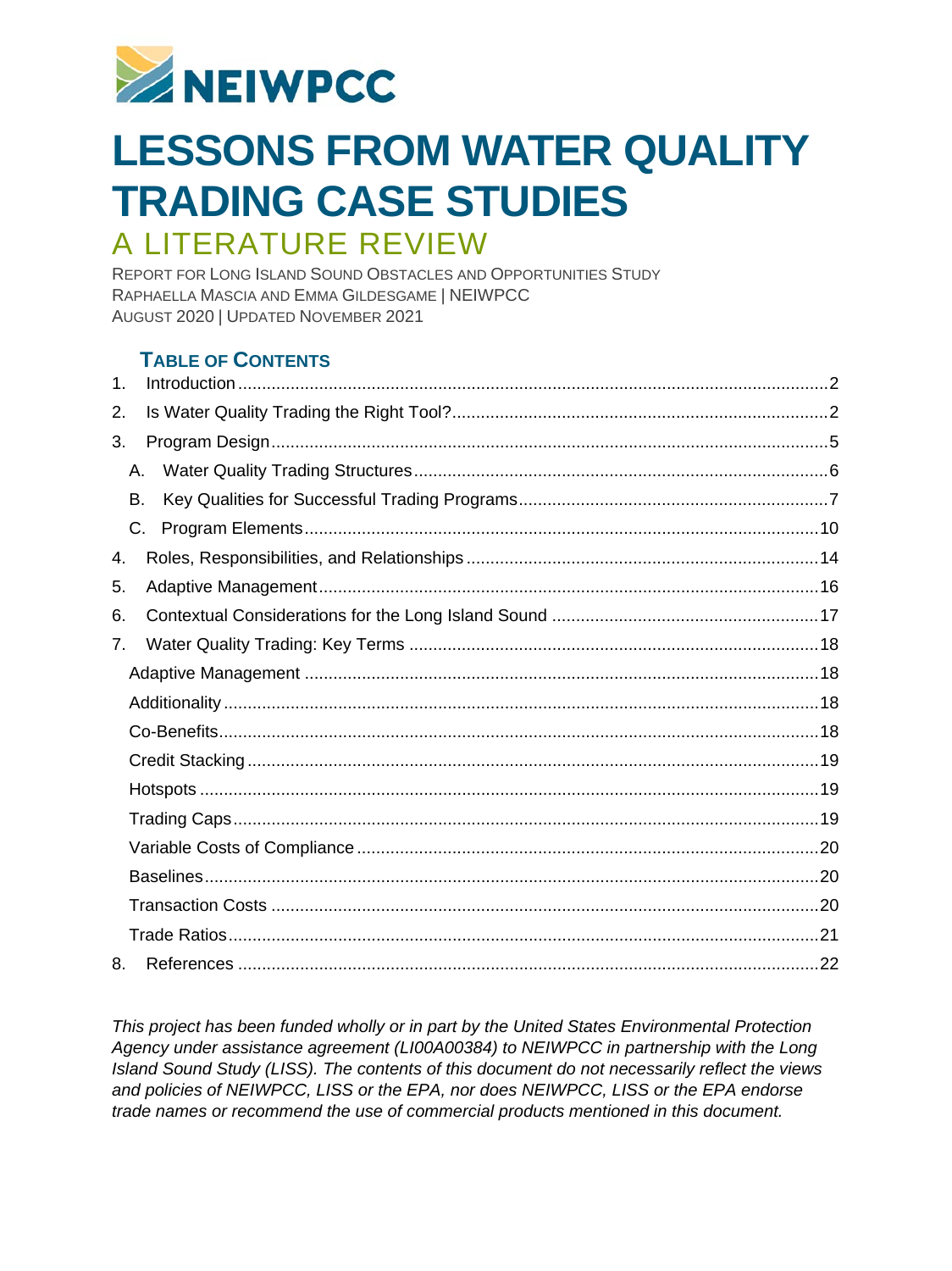# **1. INTRODUCTION**

<span id="page-1-0"></span>The Long Island Sound Study's 2015-2019 Comprehensive Conservation and Management Plan called for an exploration of the expansion of point source and nonpoint source (NPS) nutrient trading programs for the Long Island Sound Watershed. This exploration sought to build on the success of the existing Connecticut Nitrogen Credit Exchange Program, which dramatically reduced the costs for wastewater treatment facilities to reduce nitrogen loads to Long Island Sound (LIS).

NEIWPCC, a regional commission that helps the states of the Northeast preserve and advance water quality, was tasked with evaluating the obstacles and opportunities for a potential expansion of trading in the LIS watershed. This report is one part of that evaluation, which also included an economic analysis and an analysis of the potential for innovative approaches to incorporate ecosystem-based management into a trading program.

This report synthesizes a wide array of research and information about water quality trading programs in the United States and around the world. Papers reviewed in this study include economic analyses, policy documents and memos, project case studies, and more. Due to this diversity in subject matter and focus, not all papers share a common definition of a "successful" water quality trading program: a "successful" water quality trading program could entail attainment of improved water quality, but success could also refer to how well the water quality trading program itself functioned – for example a trading program with multiple trades occurred between sources. Some papers do not address the notion of a "successful program" at all.

This review provides information on four main components of a water quality trading program:

- *1. Evaluating whether a water quality trading program is feasible to meet watershed goals.*
- *2. Customizing the program structure to meet watershed conditions.*
- *3. Determining the relationships and partnerships needed to support the trading program.*

*4. Instituting adaptive management after implementation to support long-term success.*  Within these main steps, specific elements of program design are discussed along with successful traits and less successful traits of past and current trading programs as relayed through case studies.

Throughout this document, key terms are identified by a double blue underline – these terms are defined in [the key terms section.](#page-17-0)

# <span id="page-1-1"></span>**2. IS WATER QUALITY TRADING THE RIGHT TOOL?**

Water quality trading programs vary throughout the world with most water quality trading occurring in the United States. Governmental agencies (including the EPA), economists, regulators, and other policymakers have promoted water quality trading programs as economically efficient tools for achieving nutrient load reductions and other water quality targets. This report and project focus primarily on nitrogen trading.

The project team is aware of and has closely reviewed the market-based water quality trading approach identified in the 2019 EPA Memo and 2020 paper "Water Quality Trading on a Watershed Scale"(EPA, 2019, 2020). However, there are several factors that limit a marketbased approach to water quality trading in the LIS watershed which are detailed in this document and the accompanying reports by rbouvier consulting and Footprints in the Water.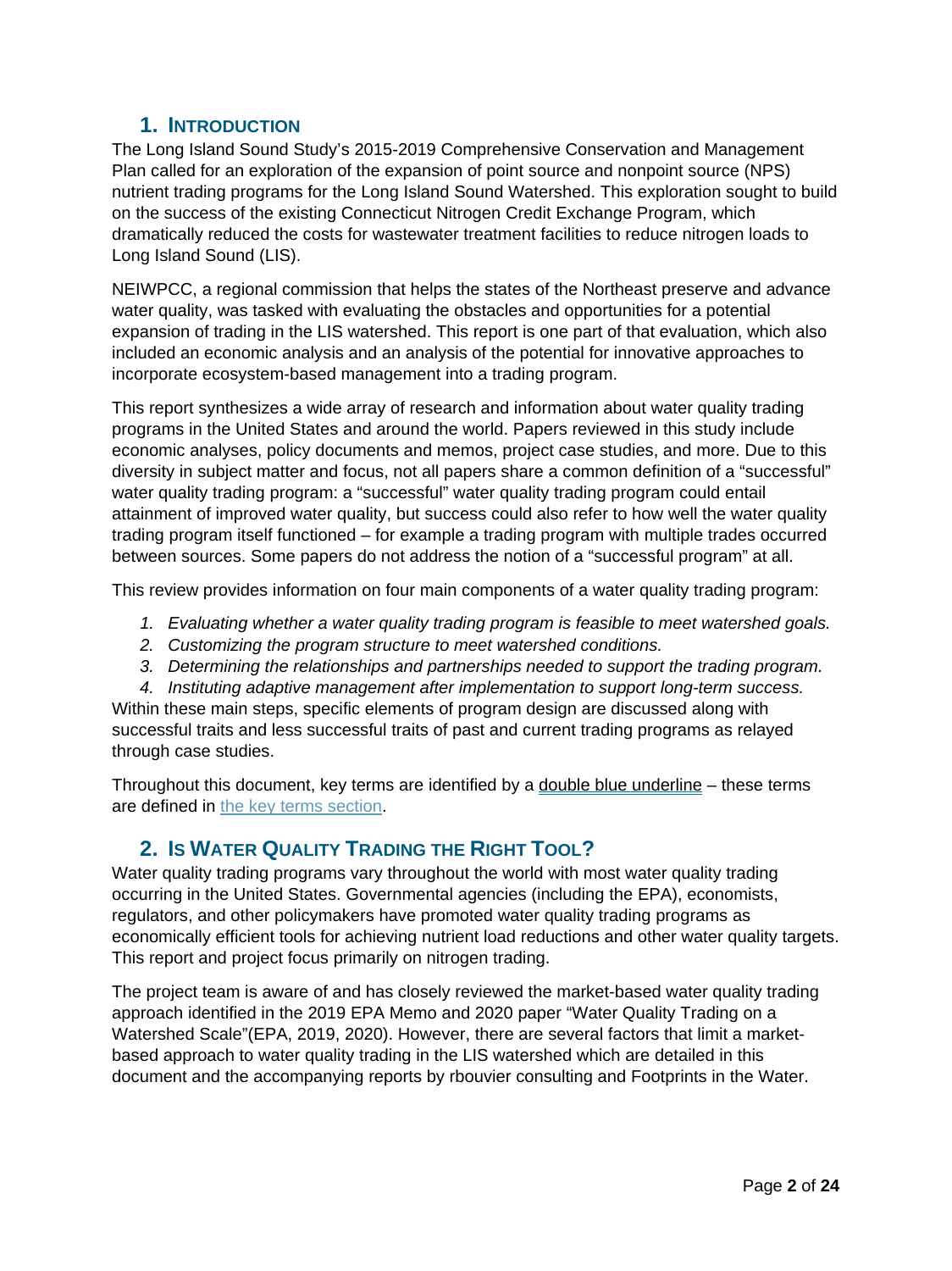# *Pollution Sources & Program Goals*

Before establishing a water quality trading program, would-be program managers and leaders must determine whether a trading program is likely to be successful in meeting watershed goals. These goals will also determine the appropriate participants in a trading program. For some watersheds, trading between point sources may reduce the cost of compliance with water quality regulations; in others, trading may be structured to incentivize water quality improvements beyond those required by law. Any entity seeking to establish a trading program must be clear on the goal they are trying to meet through a trading program.

A 2005 study found that point source-nonpoint source trading was the most common type of trading program in the U.S. at that time, as these types of trades yielded the most cost savings (Morgan & Wolverton, 2005, p. 7; Puzyreva et al., 2019, p. 25). These trading programs also create incentives for unregulated or minimally-regulated agricultural non-point source dischargers to voluntarily reduce pollution (Jarvie & Solomon, 1998, p. 153; Mahjoobi et al., 2016, p. 2163). Though trading can also occur between point sources (as in the Connecticut Nitrogen Credit Exchange) and between non-point sources, these types of trades are less common (Selman et al., 2009).

A review by the Willamette Partnership found that trading between point and nonpoint sources is most likely to be a good fit for watersheds in which "there are clear sources of demand; state water quality agencies support trading; there is science to quantify water quality improvements from nonpoint sources; groups are ready to supply credits; and locally trusted leaders are ready and willing to champion trading." (Willamette Partnership, 2012a, p. 6). These keys to success are applicable beyond point-nonpoint trading as well.

# *Market Size*

The viability of a trading program depends largely on the supply of credits to be sold and the demand for those credits. Larger, more populated watersheds have more potential sources of supply and demand of credits for a trading market (Morgan & Wolverton, 2005, p. 12). In addition to the geographical area covered by the trading program, the number of potential trading participants and the supply and demand of credits are critical in assessing likely market size.

In smaller markets, the limited number of buyers and sellers can reduce potential flexibility in trading options and inhibit water quality trading. (Gasper et al., 2012; Willamette Partnership, 2012b). Trading markets can also be expanded by including more potential trading partners, including point sources and a variety of nonpoint source types. In the U.S., most trades occur between point and nonpoint dischargers and in large watersheds, which provide larger markets (Morgan & Wolverton, 2005, p. 47). However, larger markets can dilute environmental benefits and must implement policies to avoid the potential for localized pollution hotspots (EPA, 2008, p. 35). For more information on the projected market size for a trading program in the Long Island Sound watershed, refer to "Feasibility of Point-Nonpoint Nutrient Trading in the Long Island Sound Watershed" by rbouvier consulting (Bouvier et al., 2021). For more information on hot spots and the associated environmental justice concerns, section 11 of "Water Quality Trading in The Long Island Sound Study Area: A Preliminary Look At Some Economic Issues" by rbouvier consulting (Bouvier, 2020).

# <span id="page-2-0"></span>*Program Drivers*

Market size is determined by the drivers which foster participation in a trading program. Regulatory and economic drivers are fundamental to creating demand for trading credits. The economic drivers are generally produced by a strong regulatory program "with clear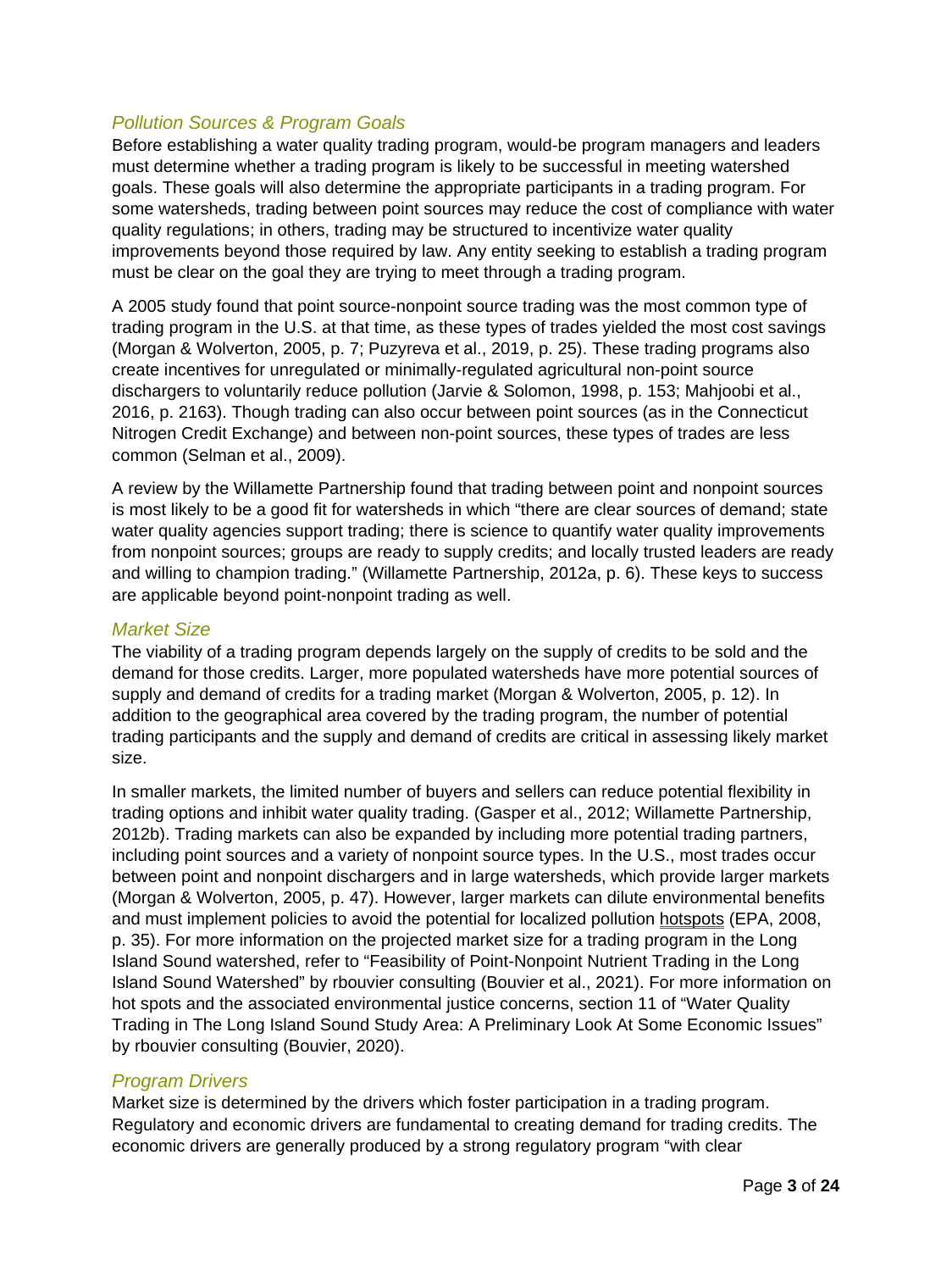requirements, timelines and compliance enforcement" (Morgan & Wolverton, 2005, p. 7). In fact, research on water quality trading programs has shown that a lack of regulatory drivers like permit limits, watershed caps, or TMDLs generally resulted in a lack of trading in a water quality market (Gasper et al., 2012, p. 759).

There are several categories of drivers for water quality trading: regulatory, economic, voluntary, and community (Puzyreva et al., 2019, pp. 14, 22).

- **Regulatory drivers** include permit limits, watershed caps, or TMDLs. An agency, such as a federal or state agency, enforces these regulatory drivers.
- **Economic drivers** stem from varying costs to reduce discharges to meet a requirement, which are generally set by regulations.
- **Voluntary drivers** arise when business and organizations obtain stewardship credits, offset credits not utilized for compliance purposes, which promote sustainability efforts and objectives within the businesses and organizations. Voluntary drivers are often set by an organization or businesses' sustainability goals and/or community pressure.
- **Community drivers** come from a shared desire for demonstrated water quality improvements for social, economic, or personal reasons within a community.

Among case studies of water quality trading programs in the U.S., trading caps are a regulatory driver which has led to successful trading programs with active trading and improved water quality.

Capping discharges from regulated point sources can create a market in which nonpoint sources, especially agriculture, supply credits to allow point sources to meet their cap. This can reduce the cost of pollution reductions and provide an economic incentive for the nonpoint sources to contribute to water quality goals. (Ribaudo et al., 2014, p. 561).

The Connecticut Nitrogen Credit Exchange Program set a diminishing cap on nitrogen discharges through regulation; the variable costs of compliance with this cap served as the economic driver of their program (Powers, 2006, p. 2).

The Lake Taupo water quality trading program in New Zealand used the first NPS-NPS capand-trade policy in the world (Puzyreva et al., 2019, p. 13). In this program, load-based caps and careful monitoring of total pollutant loads that supported the cap-and-trade approach (Puzyreva et al., 2019, p. 24).

The Connecticut and the Lake Taupo trading programs both met their nitrogen reduction goals, suggesting that trading caps can play an important role in successful water quality trading programs (Powers, 2006, p. 5; Puzyreva et al., 2019, p. 14).

# *Costs of Compliance*

Trading is facilitated by variable costs of compliance, which occur when costs to implement pollutant reductions and meet water quality requirements vary throughout a watershed. This variability provides an opportunity for trading between sellers with a low cost of abatement and buyers with relatively higher abatement costs. Larger markets with many potential buyers and sellers and many different discharge types are more likely to have a wide range of implementation costs of best management practices (BMPs) and other pollution abatement practices. (Charles River Watershed Association, 2014, p. 7). Therefore, a key first step in assessing the feasibility of water quality trading programs is to assess whether the watershed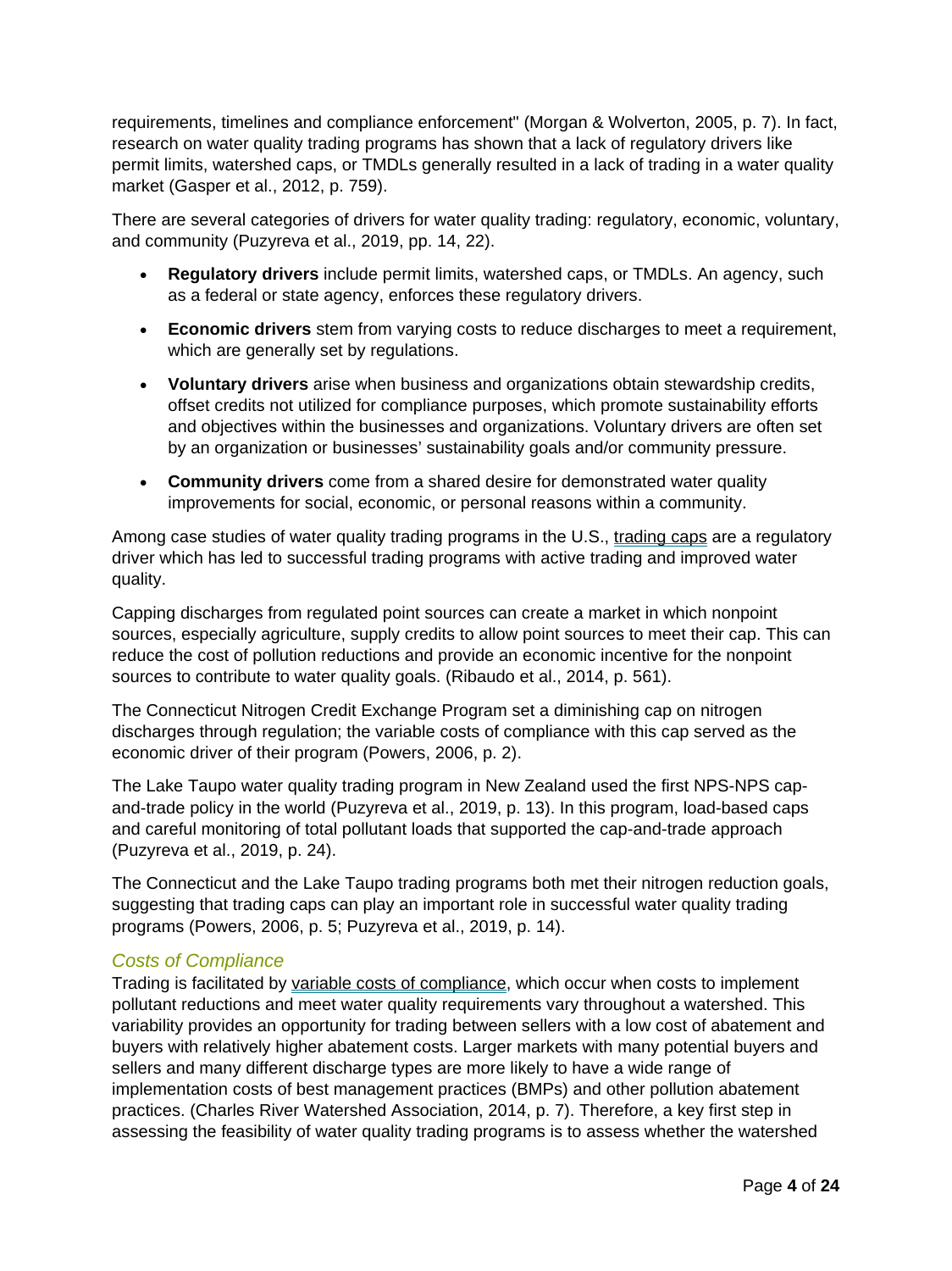has enough potential participants with variable costs of compliance to support a trading market.

Point and nonpoint sources face variable costs of compliance with water quality regulations. While this variation allows for significant potential cost-savings from trading, this potential remains largely dependent on water quality and pollution reduction regulations and accountability to ensure that the nonpoint source is successful in achieving reductions (Jarvie & Solomon, 1998, p. 139).

#### *Economic Modeling*

Building an economic model prior to instituting a water quality trading program is vital in the development and establishment of a successful trading program (Motallebi et al., 2017). An economic model provides water quality managers and planners with insights into whether a water quality trading program is feasible within the context of a specific watershed. Economic modeling should determine the sources of supply and demand within a watershed, including whether there are adequate drivers to generate demand for credits.

The economic models must incorporate elements of trading program design as discussed in this report, including the effects of baselines, transaction and trading costs, and trade ratios. (Motallebi et al., 2017, p. 483). A clear and thorough assessment of these elements through economic modeling is important to support a successful water quality trading program.

**Example:** In economic analysis of the Jordan Lake watershed in North Carolina, researchers found that the supply of credits was only able to meet the demand for the first two years of the program's existence; after the two-year window, demand would outstrip supply. They therefore concluded that a trading program was not an appropriate tool for Jordan Lake watershed. (Motallebi et al., 2017, p. 489)

Additional modeling may also be helpful in determining credit prices and examining cost saving options. In the Gharesoo watershed in Iran, researchers completed a hydrological model, a water quality model, and an economic model to determine the feasibility of including nonpoint discharges within the watershed's water quality trading market. This combination of models allowed planners to survey potential buyers and sellers, ascertain credit prices, and discern cost-saving scenarios (Mahjoobi et al., 2016, pp. 2162–2163).

# <span id="page-4-0"></span>**3. PROGRAM DESIGN**

After determining that there is potential for water quality trading within a watershed, program managers must design a trading program which fits the unique context and characteristics of their watershed. As no two watersheds are the same, no two trading programs will be the same (Puzyreva et al., 2019, p. 5). Customizing a trading process allows for both flexibility and exploration throughout the planning process: "successful" traits in some trading programs might not work in others, and traits which are unsuccessful in some contexts work in others. Customization offers the opportunity to "construct a water quality trading program which utilizes specific trends and characteristics to meet each watershed's unique needs" (Willamette Partnership, 2012b, p. 11). These unique needs may stem from watershed boundaries, landuse patterns, physical landscape characteristics, policy contexts, and socioeconomic factors (Puzyreva et al., 2019, p. 5). Programs which use innovative, lesser-used elements of water quality trading programs, such as credit-stacking or co-benefits, may require more customization, adaptive management, and risk-mitigation than those relying solely on more commonly used elements. (Liu & Swallow, 2016, pp. 3404–3405). Consequently, including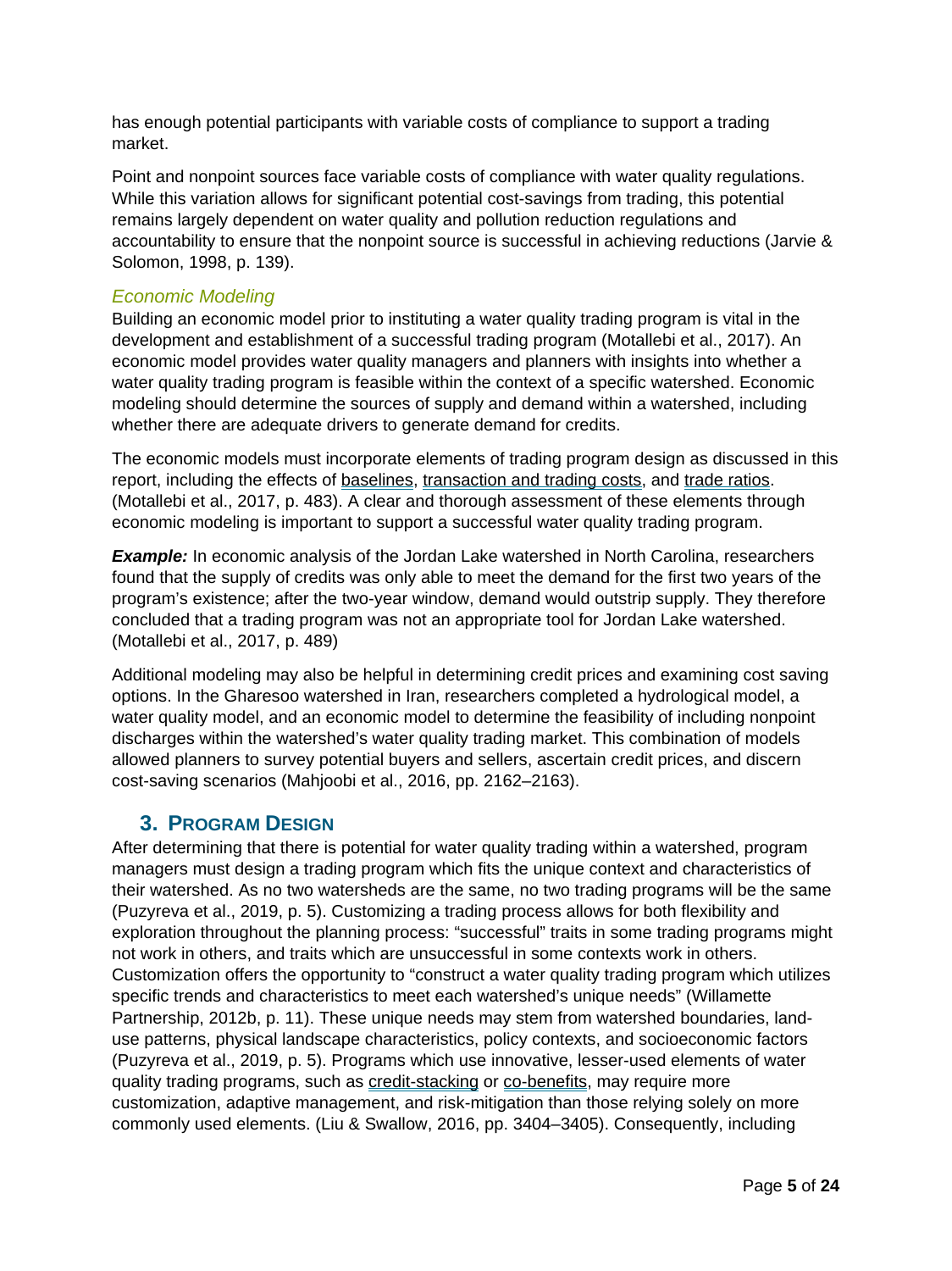lesser used elements of water quality trading programs requires more customization and trial and error than more commonly used elements of water quality trading.

# A. WATER QUALITY TRADING STRUCTURES

<span id="page-5-0"></span>Water quality trading structures vary to support different trading goals, frequencies, and program participants. Structures meant for singular, one-off trades differ from those designed for continuous, repetitive trades (Morgan & Wolverton, 2005, pp. 4–6). The most common trading structures include bilateral negotiations, clearinghouses, exchanges, and third party systems (Charles River Watershed Association, 2014, pp. 20–21).

In **BILATERAL NEGOTIATIONS**, trades occur directly between buyers and sellers, who negotiate trading terms and develop their own agreements. A "public authority" approves trades and sets the trade ratio. (Charles River Watershed Association, 2014, pp. 20–21; EPA, 2008, pp. 2–6). Bilateral negotiations tend to have high transaction costs, and are frequently used for trading programs where many sellers provide heterogeneous credits for purchase (Morgan & Wolverton, 2005, p. 14).

*Examples* (Breetz et al., 2004; Selman et al., 2009)

- *Lake Dillon, Colorado*
- *Lower Boise River Effluent Trading Demonstration Project, Idaho*
- *Passaic Valley Sewerage Commissioners Pretreatment Trading Project, New Jersey*

A **CLEARINGHOUSE** structure relies on an intermediary to connect buyers and sellers and authorize trades. This oversight agency, sometimes a state, pays for nutrient reduction or other pollution abatement and sells the credits at a fixed price (Charles River Watershed Association, 2014, pp. 20–21; Morgan & Wolverton, 2005, p. 14). A clearinghouse is an optimal option in a watershed with similar pollution discharges allowing "for the transfer of rights between buyers and sellers". Transaction costs within a clearinghouse water quality structure may be quite low compared to other water quality trading structures (Morgan & Wolverton, 2005).

In many clearinghouse structures, the oversight agency establishes the market that acts as the clearinghouse. This can "ameliorate negative public perceptions if poorer communities had to buy credits from wealthier communities" (Powers, 2006, pp. 2, 6).

*Examples* (Breetz et al., 2004; Selman et al., 2009)

- *Chatfield Reservoir Trading Program, Colorado*
- *Cherry Creek Basin, Colorado*
- *Connecticut Nitrogen Credit Exchange Program*
- *Tar-Pamlico Nutrient Reduction Trading Program, North Carolina*
- *South Nation River Watershed Trading Program, Ontario, Canada*

An **EXCHANGE** operates with an open, transparent structure allowing "fluid transactions" between multiple buyers and sellers. Unlike in a bilateral negotiation, credit prices are fully transparent and visible between all buyers and sellers in a market. Exchanges are only a viable option when the trade ratio between buyers and sellers is 1:1; in other words, exchanges can only occur when a unit of pollutant reduction from sellers is equivalent to one unit for buyers (Charles River Watershed Association, 2014, pp. 21–22).

*Examples* (Breetz et al., 2004; Selman et al., 2009)

• *Hunter River Salinity Trading Scheme, New South Wales, Australia*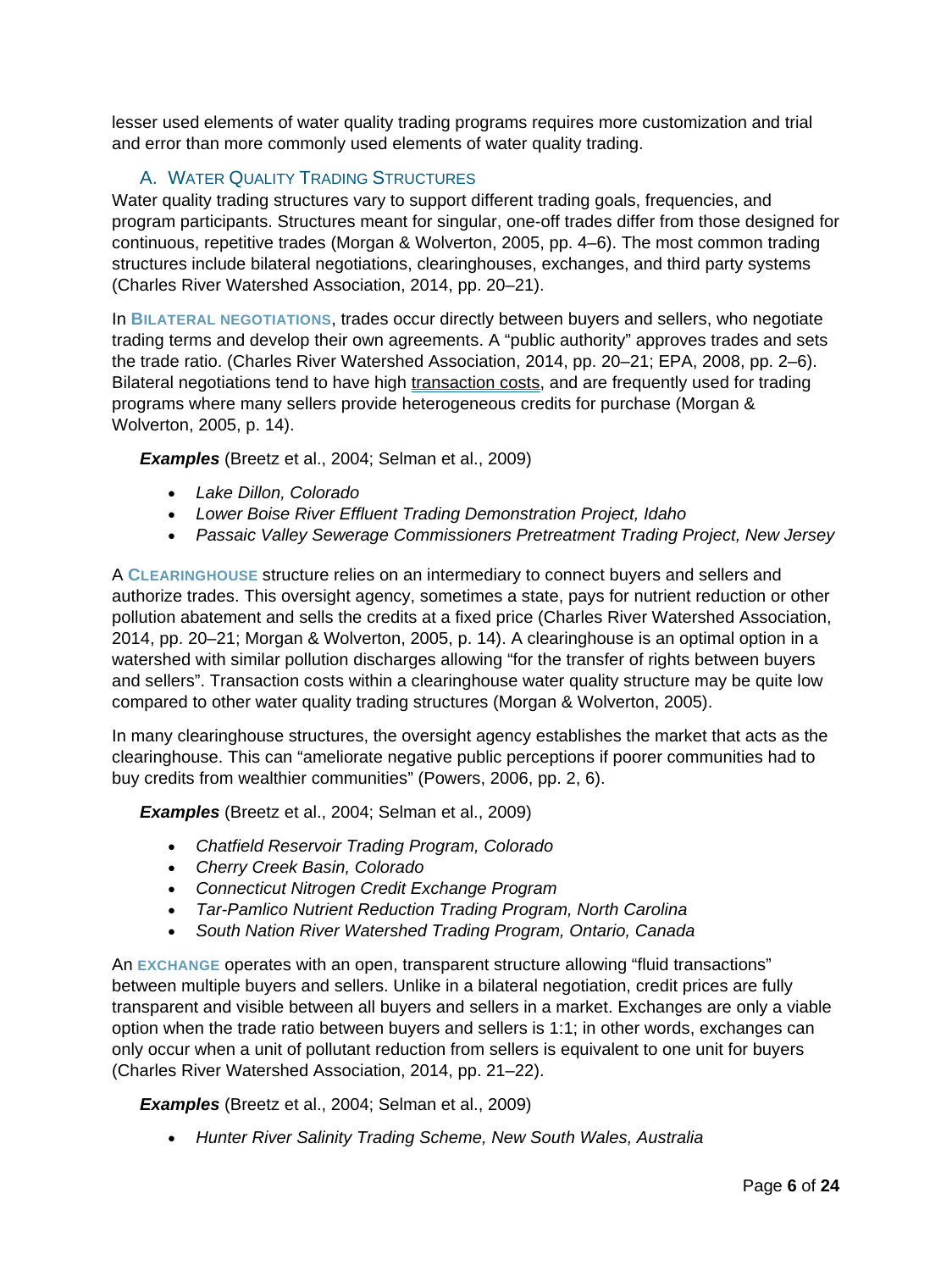- *Pennsylvania Water Quality Trading Program*
- *West Virginia Potomac Water Quality Bank and Trade Pilot, West Virginia*

In **SOLE SOURCE OFFSETS**, no true trading occurs. Instead, an individual source takes action to offset its own discharges, either through on-site or off-site interventions to reduce pollution (Charles River Watershed Association, 2014, p. 20; Morgan & Wolverton, 2005, p. 29)

*Examples* (Breetz et al., 2004; Selman et al., 2009)

- *Clear Creek Colorado, U.S.*
- *Boulder Creek Trading Program Colorado, U.S.*
- *Lake Champlain New York/Vermont, U.S.*
- *Falmouth, MA* (Morgan & Wolverton, 2005, p. 29)

In a **THIRD PARTY** water quality structure, a regulatory agency, NGO, or some other independent body acts as a broker, identifying and managing trades between buyers and sellers. However, "...a third party does not eliminate contractual or regulatory links between sellers and buyers" (Charles River Watershed Association, 2014, p. 9; Morgan & Wolverton, 2005, p. 14).

*Examples* (Breetz et al., 2004; Selman et al., 2009)

- *Piasa Creek Watershed Project, Illinois*
- *Great Miami River Watershed Water Quality Credit Trading Pilot Program, Ohio*
- *Red Cedar River Nutrient Trading Pilot Program, Wisconsin*

The common structures described above serve as a basis from which to guide other decisions in the water quality trading program design process. The report, "Water Quality Trading and Offset Initiatives in the U.S.: A Comprehensive Survey" which covers water quality trading programs in the U.S. up to 2005, reveals that trading structures often diverge from these familiar structures or can have a mix of structures within their design.

#### *Examples:*

- *The Chatfield Reservoir Trading program in Colorado "includes a clearinghouse but also accepts bilateral agreements"* (Selman et al., 2009, p. 40)
- *The Southern Minnesota Beet Sugar Cooperative Permit in Minnesota has the structure of a "sole-source offset with bilateral negotiation"* (Selman et al., 2009, p. 186)

For more in depth economic information on exchanges, bilateral negotiations, clearinghouses, and sole-source offsets, refer to section 6 of *"Water Quality Trading in The Long Island Sound*  Study Area: A Preliminary Look At Some Economic Issues" by rbouvier consulting (Bouvier, 2020)*.*

As demonstrated in the following sections, all trading structures benefit from establishing a strong institutional framework and having a clearly outlined set of rules and structures (Puzyreva et al., 2019, p. 14).

# B. KEY QUALITIES FOR SUCCESSFUL TRADING PROGRAMS

#### <span id="page-6-1"></span><span id="page-6-0"></span>*Simplicity*

Research and analyses on water quality trading find that keeping programs as simple as possible can facilitate program success. In some cases, simplicity can refer to consistent and transparent rules for trading. In others, it can refer to the nature of relationships between a regulating authority and trading program participants. Critically, keeping programs simple can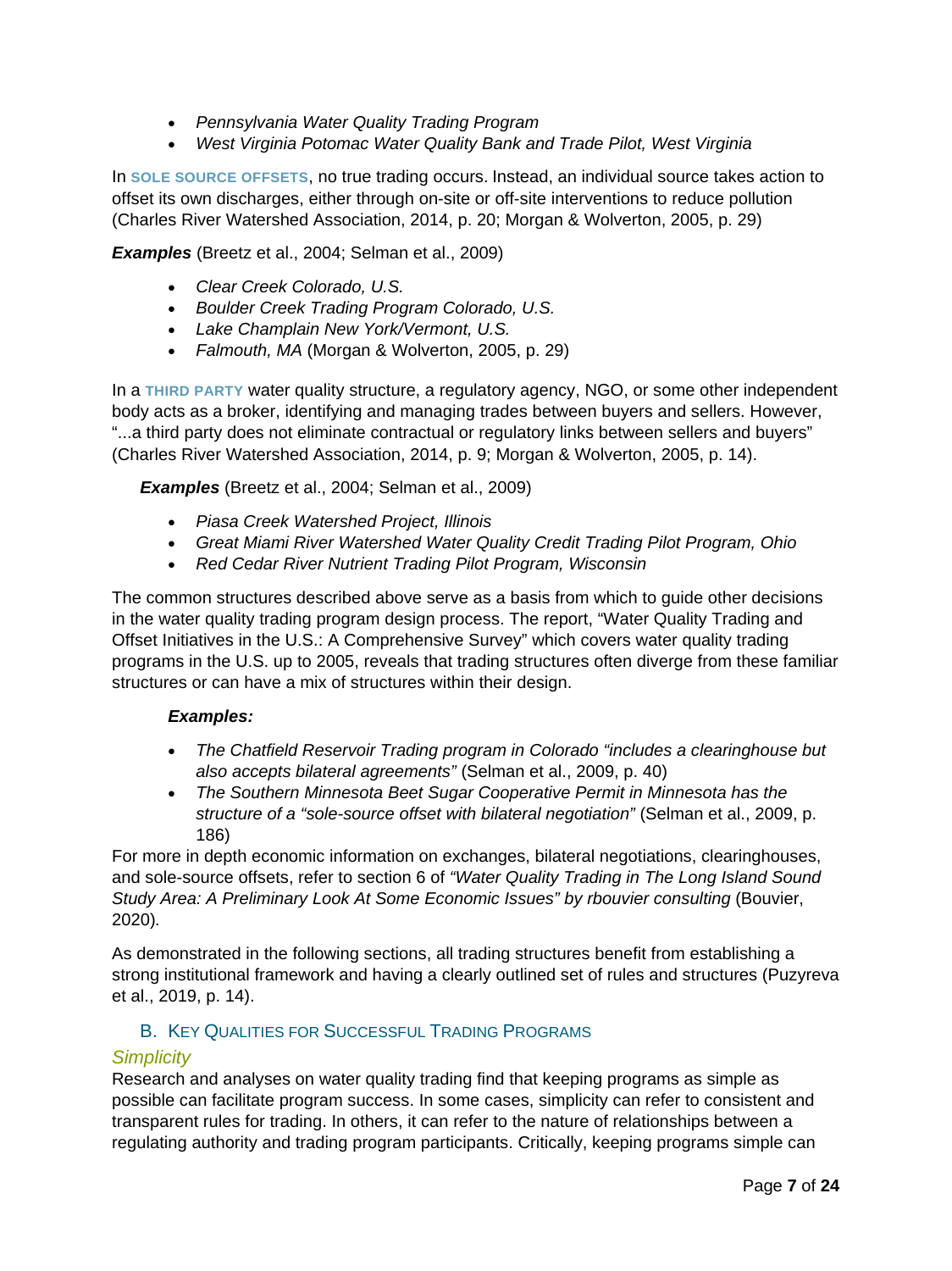help reduce the barriers to participation in a water quality program. Although all trading structures will require some paperwork, program managers should explore ways to minimize the extent of paperwork needed to conduct trades (Electric Power Research Institute, n.d.).

*Example: The Southern Nation water trading program in Canada benefited from keeping monitoring and reporting procedures simple for landowners* (Puzyreva et al., 2019, p. 12)*.*

### **Flexibility**

Trading programs also benefit from incorporating flexibility into their structure. There are many ways to integrate flexibility into a trading program, including offering leeway in the implementation of BMPs or in setting annual reduction targets as benchmarks instead of as requirements (Puzyreva et al., 2019, p. 24). Flexible program structures also allow space for further customization of the water quality trading program to meet local political, economic, and ecological conditions. Trading programs may allow flexibility for point sources to meet their permit limits or other regulatory requirements in more cost-effective ways. Though Zhao, Poe, and Boisvert (2015, p. 5) found that allowing for flexibility by relaxing constraints on trading across watershed zones can produce significant cost-savings, this must be done carefully to avoid pollution hotpots.

#### <span id="page-7-1"></span>*Accountability & Visibility*

**ACCOUNTABILITY** and **VISIBILITY** often go hand and hand when designing and building support for a trading program.

Accountable trading programs have detailed, well publicized guidance about participant roles and water quality trading program operations. This can include the use of accessible, easily navigable databases and online registries which share the activities and results of the trading program. In their 2007 "Water Quality Trading Toolkit for Permit Writers", the EPA identified several keys to past success directly related to the theme of accountability and transparency. These "keys" include "transparency, real [and visible] pollutant reductions, accountable tracking, clear lines of responsibility, and safeguarding property rights and privacy" (EPA, 2007, p. ix).

Nonpoint source pollution reductions can be especially challenging to account for. Trading programs must be able to demonstrate and estimate these improvements using robust, scientifically defensible water quality models to establish accountability of trading involving nonpoint sources (Puzyreva et al., 20[1](#page-7-0)9, p. 43).<sup>1</sup> These controls and forms of accountability may include loading limits with associated noncompliance fines, requiring retroactive trading based on loads after BMPs are installed, or by setting protective trade ratios (Mahjoobi et al., 2016, p. 2163; Morgan & Wolverton, 2005, p. 17).

To maintain accountability, avoid uncertainty about trading rules. Trading is impeded by lack of clear rules about how to determine credits for non-point sources, especially for ongoing offset programs (Morgan & Wolverton, 2005, p. 24). A "Statement of Roles and Responsibilities" for trading programs can help provide clarity, establish accountability and to avoid misunderstandings (Puzyreva et al., 2019, p. 33).

<span id="page-7-0"></span><sup>1</sup>For detailed methods about accounting for nonpoint discharges, see "Management of unregulated agricultural nonpoint sources through water quality trading market" (Mahjoobi et al., 2016) and "Encouraging Reductions in Nonpoint Source Pollution through Point‐nonpoint Trading: The Roles of Baseline Choice and Practice Subsidies" (Ribaudo et al., 2014).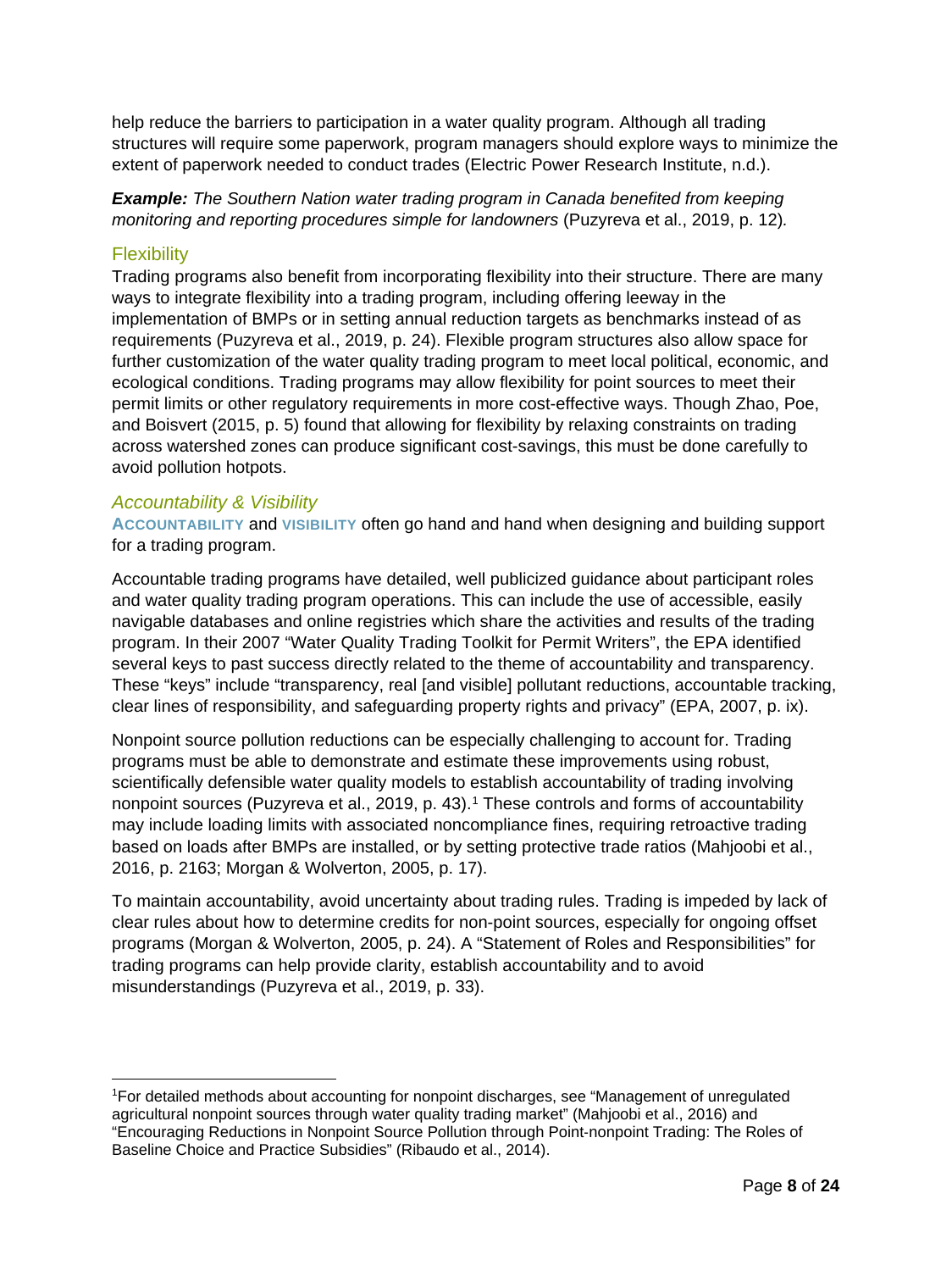*Example: The Ohio River Trading Project utilizes an online credit registry run by the Electric Power Research Institute. The online credit registry tracks trades and provides a public platform for accountability.* (Electric Power Research Institute, n.d.)

*Example: In the Tualatin River Offset program (Oregon), seeing visible and apparent changes within the landscape prompted stakeholder confidence and satisfaction in the program*  (Puzyreva et al., 2019, p. 17)*.*

# <span id="page-8-1"></span>*Risk Mitigation*

Risk preferences of stakeholders significantly influence stakeholder participation in water quality trading programs. (Woodward, 2000, p. 264). There are many sources of risk, and different stakeholders may be sensitive to different risks of the program, which could include financial uncertainty, political consequences, or lack of environmental improvement. Program planners must identify these sources of risk, understand the risk tolerances of potential participants within a trading program, and explore opportunities to mitigate risks (Willamette Partnership, 2012b, p. 19).

By recognizing and addressing risk, water quality trading programs can increase the likelihood that credit buyers will participate in the trading program (Woodward, 2000, p. 263).

# *Reducing Financial risk:*

- Create mechanisms to minimize swings in the value/cost of credits (Electric Power Research Institute, n.d.)
- Ensure revenue certainty for BMP installation regardless if credits are generated, and establish ways to address non-performance issues <sup>[2](#page-8-0)</sup> (Electric Power Research Institute, n.d.; Puzyreva et al., 2019, p. 37).
- Explore opportunities to generate credits across several markets (cobenefits) (Liu & Swallow, 2016)

# *Reducing Regulatory, Legal, or Political Risk:*

- Consider ways to reduce risk for regulatory agencies (Woodward, 2000, p. 262)
- Trades should pose no additional risk or responsibility for a point source to reduce effluent at a nonpoint source that is not under the point source's control (Jarvie & Solomon, 1998, p. 137)
- Limit legal liabilities for farmers involved as credit producers (ex. Do not hold farmers liable for not meeting point source reductions) (Puzyreva et al., 2019, p. 37)

#### *Reducing Risk of Uncertain Environmental Improvement:*

- *Offer easy access to technical assistance, including information about impacts of BMPs on crop yields (Electric Power Research Institute, n.d.)*
- Set efficient trade ratios well supported by scientific research and technological innovations (Woodward, 2000, p. 262)
- Set appropriate, conservative baselines. (Ribaudo et al., 2014)

*Example: In the Southern Nation Water quality trading program in southern Ontario, farmers participating in the program were not liable for a possible shortage of credits. This absence of* 

<span id="page-8-0"></span> $2$  Any program that uses this method to reduce risk must also build in mechanisms to track and ensure that pollution reductions do occur.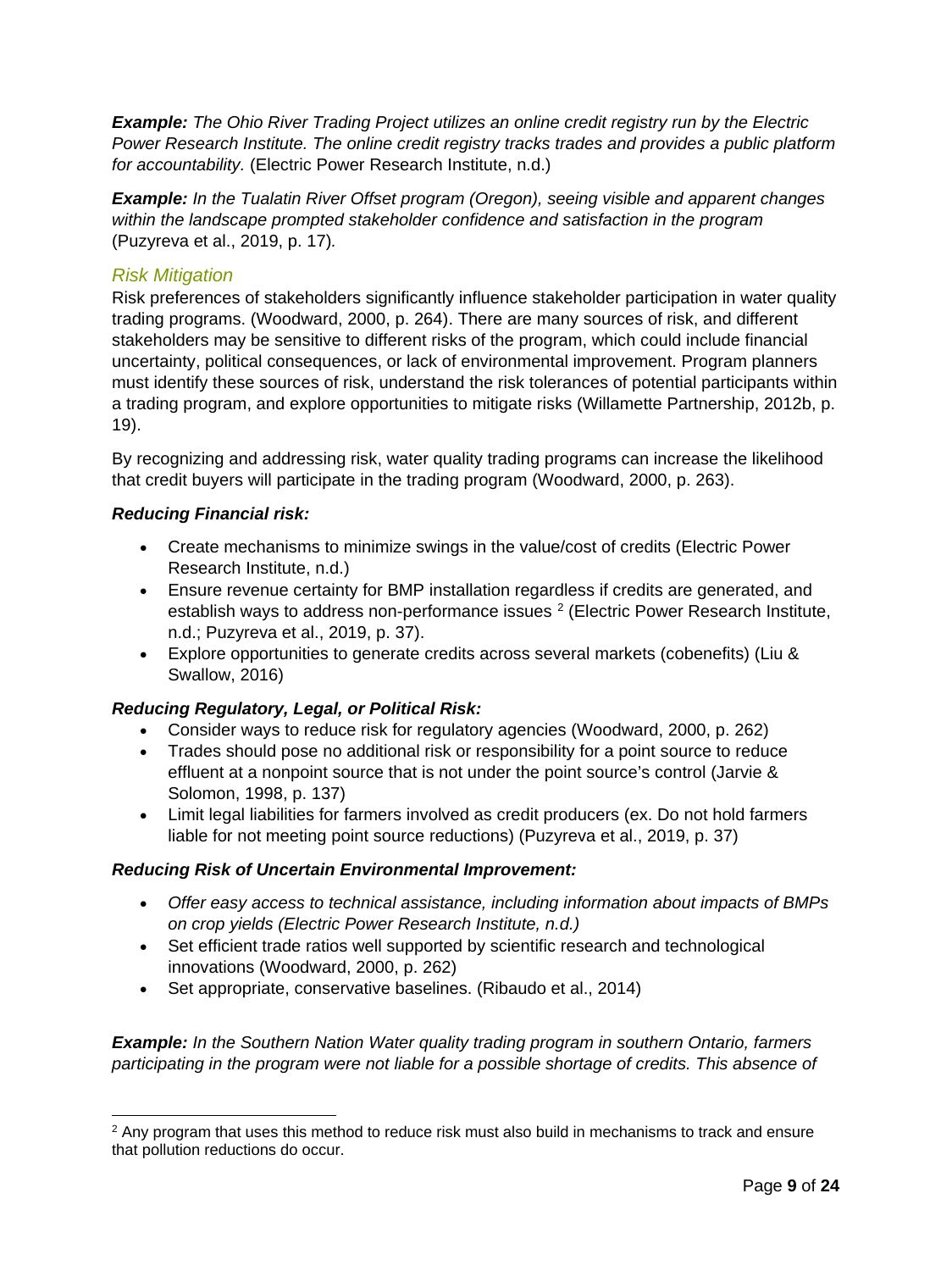liability was enforced through a contract between the Ministry of Environment, the Federation of *Agriculture, and the South Nation Conservation* (Puzyreva et al., 2019, p. 12)*.*

*Example: Connecticut's Long Island Sound Nitrogen Credit Exchange Program serves as a prime example for institutional frameworks to minimize risk in a water quality trading program. Within the LIS Credit Exchange, a clearinghouse sets a fixed annual price for nitrogen credits and the state of Connecticut promises to cover credit surpluses. This means that the State of Connecticut purchases any credits supplied in excess of demand. This ensures that participating wastewater treatment plants enact measures to reduce discharges with less uncertainty about financial returns on those measures* (Powers, 2006, p. 4; Zhao et al., 2015, p. 30)

*For more on risk and uncertainty, refer to section 3 of "Water Quality Trading in The Long Island Sound Study Area: A Preliminary Look At Some Economic Issues" by rbouvier consulting*  (Bouvier, 2020)*.*

# C. PROGRAM ELEMENTS

<span id="page-9-0"></span>There are several elements of a trading program which have a significant role in determining how effective the program can be at meeting program goals. Each of these acts as a lever that must be calibrated carefully to balance water quality improvements, economic benefits, and other goals.

#### *I. Transaction Costs*

<span id="page-9-1"></span>Transaction costs, the costs associated with administering and managing a trading program, are an important consideration when designing water quality trading programs. These costs vary greatly based on the trading program structure, regulatory environment, and watershed condition. To establish a successful water quality trading program, managers must minimize transaction costs to the extent possible. (Puzyreva et al., 2019, p. 39; Woodward, 2000, p. 263). An economic analysis of the Jordan Lake watershed in North Carolina found that high transaction costs significantly decreased demand for credits (Motallebi et al., 2017, p. 488).

# KEYS TO SUCCESS: Keep Transaction Costs Low

- *Choose an efficient program structure*
- *Reduce administrative costs*
- *Explore options for low-cost, ongoing monitoring*
- *Streamline application process and paperwork.*

# *Program Structure & Administration Costs*

[Trading program structure](#page-5-0) can play a significant role in the transaction costs associated with the program. For example, transaction costs within a clearinghouse structure may be comparatively low, as the central clearinghouse bears the transaction costs of trades (Morgan & Wolverton, 2005, p. 14; Woodward, 2000, p. 263).

In many water quality trading programs, the entity that pursues the trade bears the costs of transaction (Puzyreva et al., 2019, p. 40). In trades occurring between point sources and nonpoint sources, point sources often bear high transaction costs including the administrative costs of initiating trading and bargaining, the costs of collecting data, monitoring costs, and, in some cases, development and implementation of BMPs to reduce nonpoint sources. (Jarvie & Solomon, 1998, p. 138).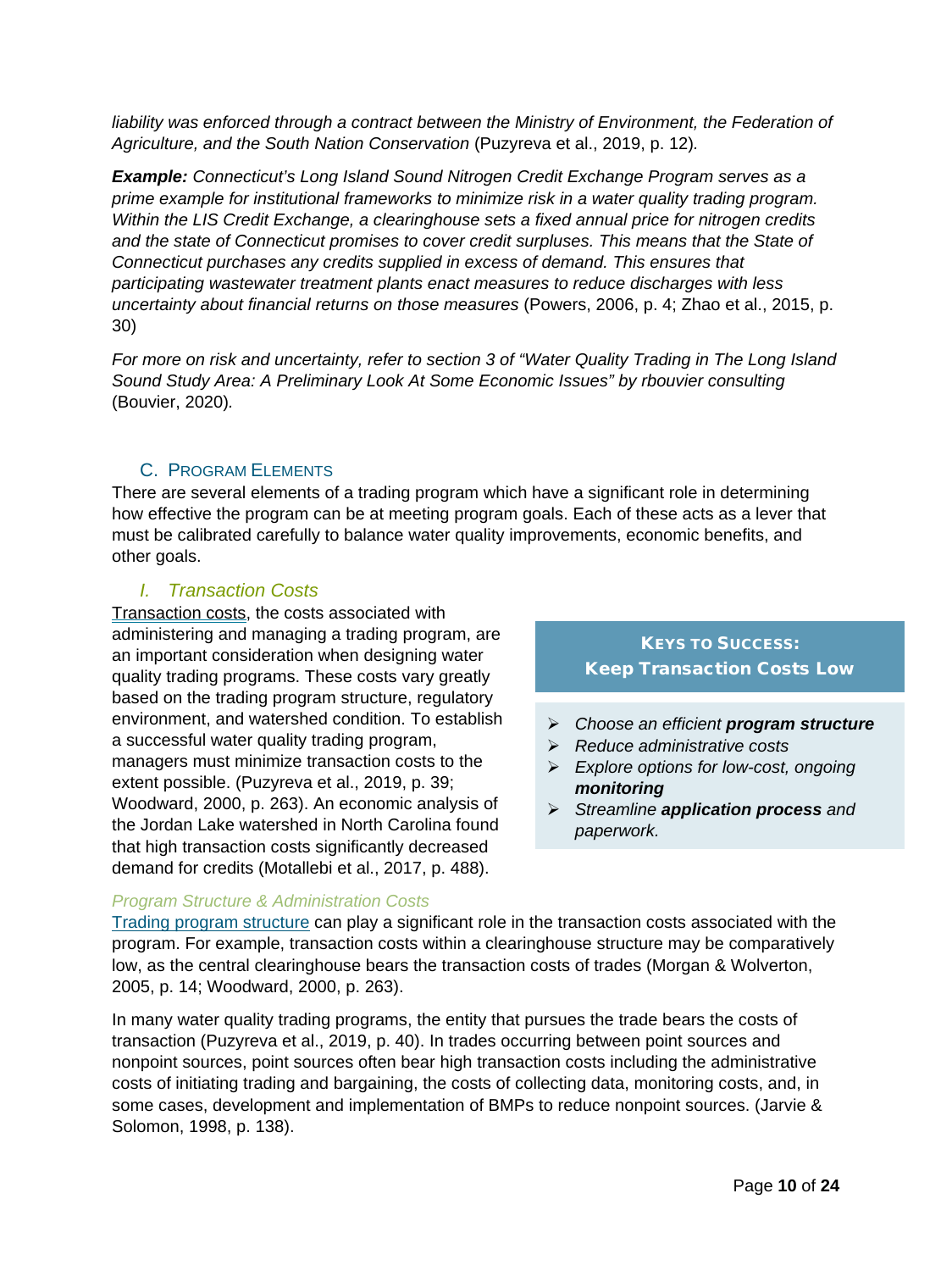High administrative costs may deter trading. Administrative costs may be minimized by streamlining oversight and trade review processes and using extant monitoring systems already in use for other purposes. (Morgan & Wolverton, 2005, p. 20). "Efficient institutional arrangements" can also reduce administrative costs by establishing cost-sharing mechanisms or outright government assumption of costs. Arranging trades during large, multi-lateral meetings can help maintain low transaction costs.(Morgan & Wolverton, 2005, p. 18; Woodward, 2000, p. 263)

Programs with highly detailed application processes, lengthy approval processes, and complex bargaining systems often have higher transaction costs. (Morgan & Wolverton, 2005, p. 18)

#### *Monitoring Costs*

High costs of monitoring, along with costs of oversight and inspection for NPS BMPs, can lead to significant transaction costs. (Morgan & Wolverton, 2005, p. 20). Where possible, trading programs should rely on existing water quality and BMP monitoring programs. Where there are no existing water quality monitoring programs which can be applied to a trading program, program designers should opt for ongoing NPS BMP monitoring strategies which require less effort, are less time intensive, and do not need significant or ongoing maintenance. BMP selection can also play a significant role in the cost of monitoring; BMPs that rely on native vegetation may require less upkeep and monitoring once established. (Puzyreva et al., 2019, p. 45).

*For more on Transaction Costs, see section 9 of "Water Quality Trading in The Long Island Sound Study Area: A Preliminary Look At Some Economic Issues" by rbouvier consulting* (Bouvier, 2020)*.* 

# <span id="page-10-0"></span>*II. Trade Ratios*

Water quality trading programs must be designed to manage and address uncertainties stemming from the differences in how pollution reduction activities impact water quality in the target water body. This can include the variable impacts of different types of reductions and spatial variability.

Setting appropriate trade ratios is important to address variability and potential uncertainty within trades across different types of point and nonpoint discharge reductions. While reduction in pollution from point sources is easily measurable, reductions for non-point charges can be harder to measure. Consequently, trade ratios for programs which include both nonpoint and

point sources must "adjust" the market so point and nonpoint discharges can trade "apples for apples" (Woodward, 2000, p. 262).

Often, programs control for uncertainty in non-point source controls by making the trade ratio greater than 1:1 – that is, requiring non-point sources to generate more reductions than a point source would have to earn (or offset) a single credit (Morgan & Wolverton, 2005, pp. 15, 47).

Discharges generally have a greater impact on water quality when they are closer to the target water body because pollution can be attenuated as discharges flow through the watershed or through upstream

# KEYS TO SUCCESS: Balance Trade Ratios

Trade ratios must be set to ensure environmental improvements *and* maintain a feasible trading program.

- *High trade ratios support greater environmental improvements.*
- *Lower trade ratios support greater demand for credits and increased participation in trading.*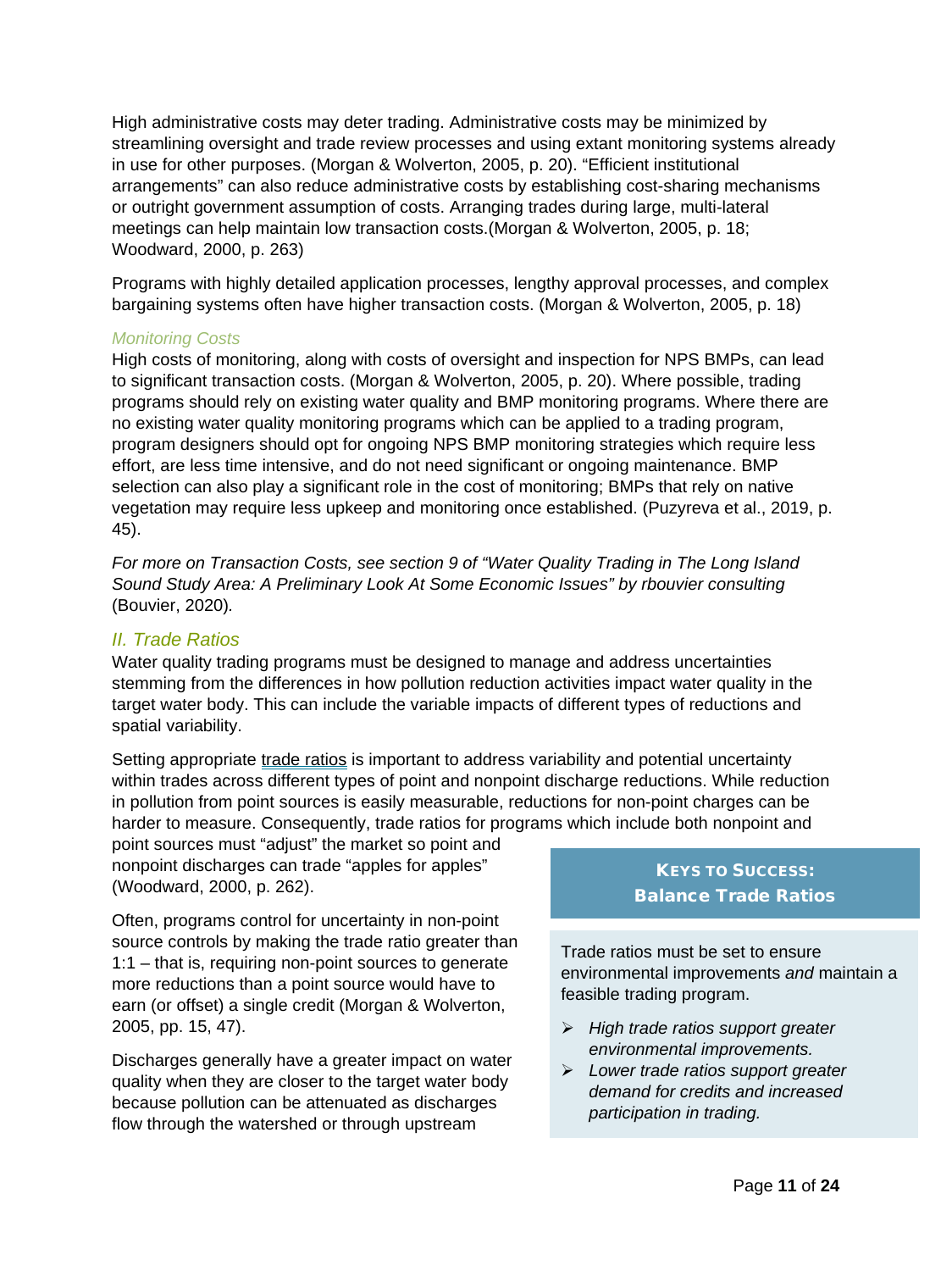tributaries. Trade ratios also play an important role in accounting for this spatial variability between buyers and sellers.

In establishing trade ratios, trading program managers must strike a balance between economic goals, policy goals, farmer interests, and actual environmental improvements (Woodward, 2000, p. 262). If trade ratios are too generous (closer to 1:1 across the watershed), more credits will be generated at the potential cost of actual environmental improvements. While more stringent trade ratios (further from 1:1) ensure that each transaction results in water quality improvements, they may inhibit trading program participation overall and prevent markets from succeeding (Mahjoobi et al., 2016, p. 2163; Woodward, 2000, p. 262).

*Example: An economic analysis on Jordan Lake in North Carolina reveals that high trade ratios significantly decreased demand* (Motallebi et al., 2017, p. 488)*.* 

*For more on Trade Ratios, see section 2 of "Water Quality Trading in The Long Island Sound Study Area: A Preliminary Look At Some Economic Issues" by rbouvier consulting (Bouvier, 2020).*

# <span id="page-11-1"></span>*III. Baselines*

Th*e baseline* serves as the starting point for trading within a water quality market and determines when credits may be generated for trading.

To ensure additionality<sup>[3](#page-11-0)</sup>, baselines should be set at the amount of pollutant that would have been discharged in the absence of the trading program (Ribaudo et al., 2014, p. 563). In watersheds with established TMDLs, the TMDL load allocations can be used as the baseline for

NPS trades. For point sources, baselines are largely set by permit limits.

Baselines should reflect the level of abatement required regardless of whether trading were to occur. EPA suggests that trading programs "set a nonpoint source eligibility baseline that extracts some "extra" abatement from nonpoint sources" to address uncertainty in nonpoint source reductions (Ribaudo et al., 2014, p. 560).

The stringency of the baseline can impact the demand for trading, the water quality improvements generated from trading, and the ability to build consensus among stakeholders (Woodward, 2000,

# KEYS TO SUCCESS: Balance Baselines

- *Set baselines to ensure that water quality will improve.*
- *In general, more stringent baselines are more protective of the environment, while less stringent baselines incentivize trading, generate more credits.*
- *Subsidies can reduce the cost of meeting baselines.*

p. 262). Baselines should be evaluated on a project-by-project basis to determine the appropriate level of stringency (Ribaudo et al., 2014, p. 573). Within the context of a pointnonpoint trade, baselines must balance the objectives of increasing nonpoint discharge abatement and reducing the cost for point source to meet discharge limits (Ribaudo et al., 2014, p. 572).

<span id="page-11-0"></span><sup>3</sup> For a comprehensive discussion of additionality, refer to section 6 of *"Water Quality Trading in The Long Island Sound Study Area: A Preliminary Look At Some Economic Issues" by rbouvier consulting (Bouvier,* 2020)*.*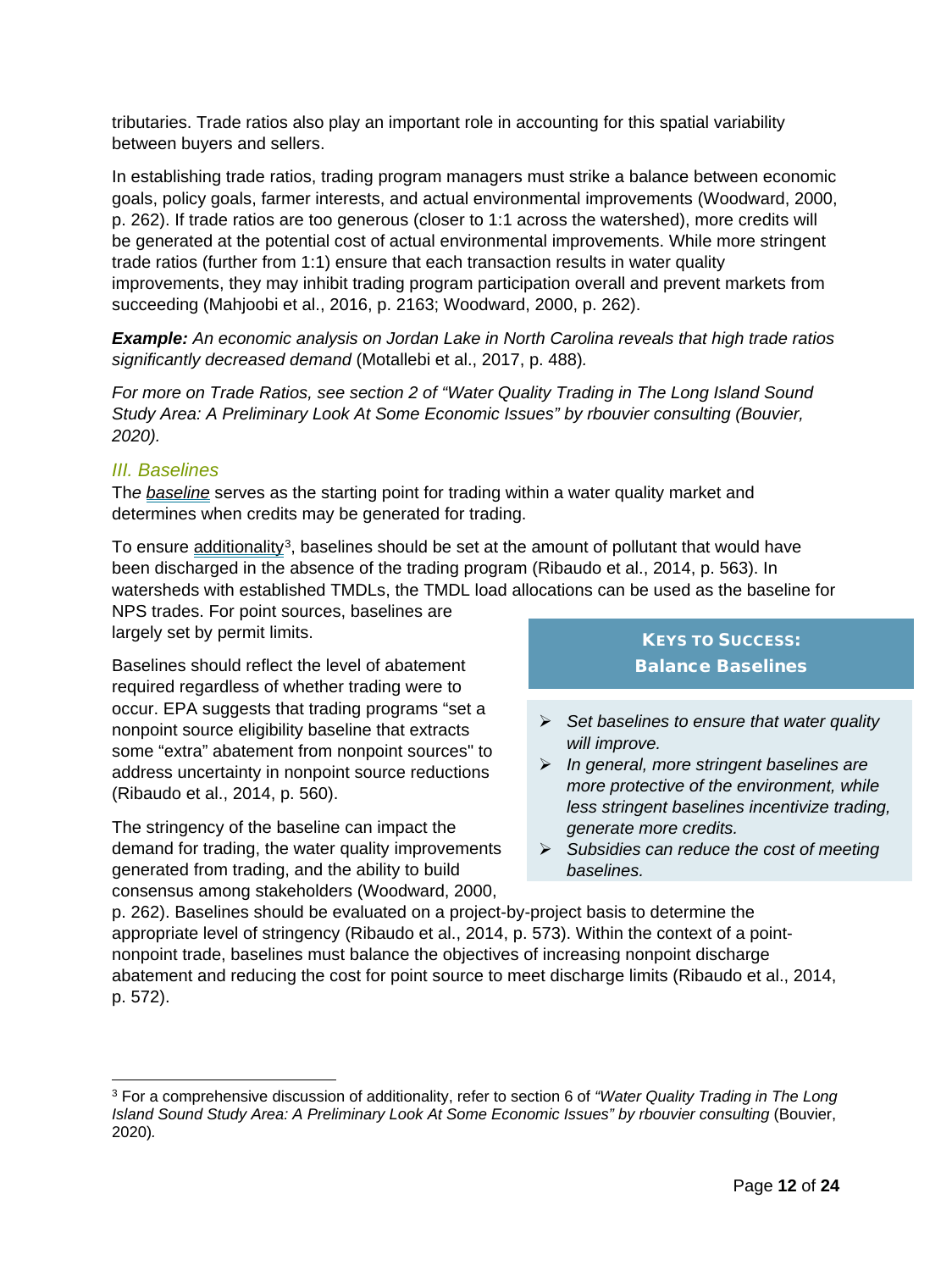Programs should be designed with baselines in place that ensure that policy objectives (water quality improvements) are achieved even if trading does not occur (Woodward, 2000, p. 263).

A less stringent baseline serves as an incentive for participation in a water quality trading program by allowing for the generation of more credits for point sources (Ribaudo et al., 2014, p. 572).

In a point-nonpoint trading scenario, a stringent baseline also limited the amount of pollution reduction from nonpoint sources due to lack of incentives for participation in the trading program (Motallebi et al., 2017, p. 488).

In a study focused on the Chesapeake Bay Watershed, more stringent baselines led to less trading in point-nonpoint trading programs and decreased overall abatement from agricultural nonpoint sources. (Ribaudo et al., 2014, p. 572). Subsidies established to help farmers and other nonpoint sources meet a baseline requirement increased overall nonpoint source pollution reduction, but reduced the number of credits available and therefore the opportunities for trading (Ribaudo et al., 2014, p. 560).

Gathering the cost and efficiency information needed to determine appropriate NPS baselines remains a challenge for project planners and leaders due to confidentiality around agricultural BMPs and limited monitoring. (Ribaudo et al., 2014, p. 572).

*For more on baseline determination, see section 4 of "Water Quality Trading in The Long Island Sound Study Area: A Preliminary Look At Some Economic Issues" by rbouvier consulting*  (Bouvier, 2020)*.*

# <span id="page-12-0"></span>*IV. Co-Benefits & Credit Stacking*

Credit stacking and co-benefits are intertwined concepts with great potential for ensuring efficient market design. Within the context of a water quality trading program, co-benefits refer to the non-water quality benefits generated from measures taken to reduce pollutant discharges (Gasper et al., 2012, p. 758). Examples of co-benefits include carbon sequestration, ecosystem services, habitat enhancement, and reduction of excessive run-off (Jarvie & Solomon, 1998, p. 3388).

Credit stacking occurs when trading programs allow these co-benefits to be traded across multiple markets. For example, certain nonpoint pollution reduction BMPs also sequester carbon, and may therefore generate credits within carbon or climate-emissions trading markets in addition to water quality trading markets.

Integrating recognition of co-benefits into the structure of the water quality trading program could provide expanded opportunities for benefit to both conservation buyers and the public (Liu & Swallow, 2016, p. 3404). Economic models can assess the potential to integrate co-benefits and credit stacking into a water quality trading program (Gasper et al., 2012). These models should estimate the monetary value of various types of co-benefits (Liu & Swallow, 2016, p. 3404).

Co-benefits and credit stacking may incentivize participation in a program, including installation of more expensive, more effective BMPs (Gasper et al., 2012, p. 764). Including co-benefits in water quality trading can lead to more efficient market outcomes by providing multiple incentives to improve environmental quality (Liu & Swallow, 2016, p. 3404).

Co-benefits and credit stacking may also help build public support for a water quality market, though this is not always the case. (Gasper et al., 2012, p. 759). When incorporating credit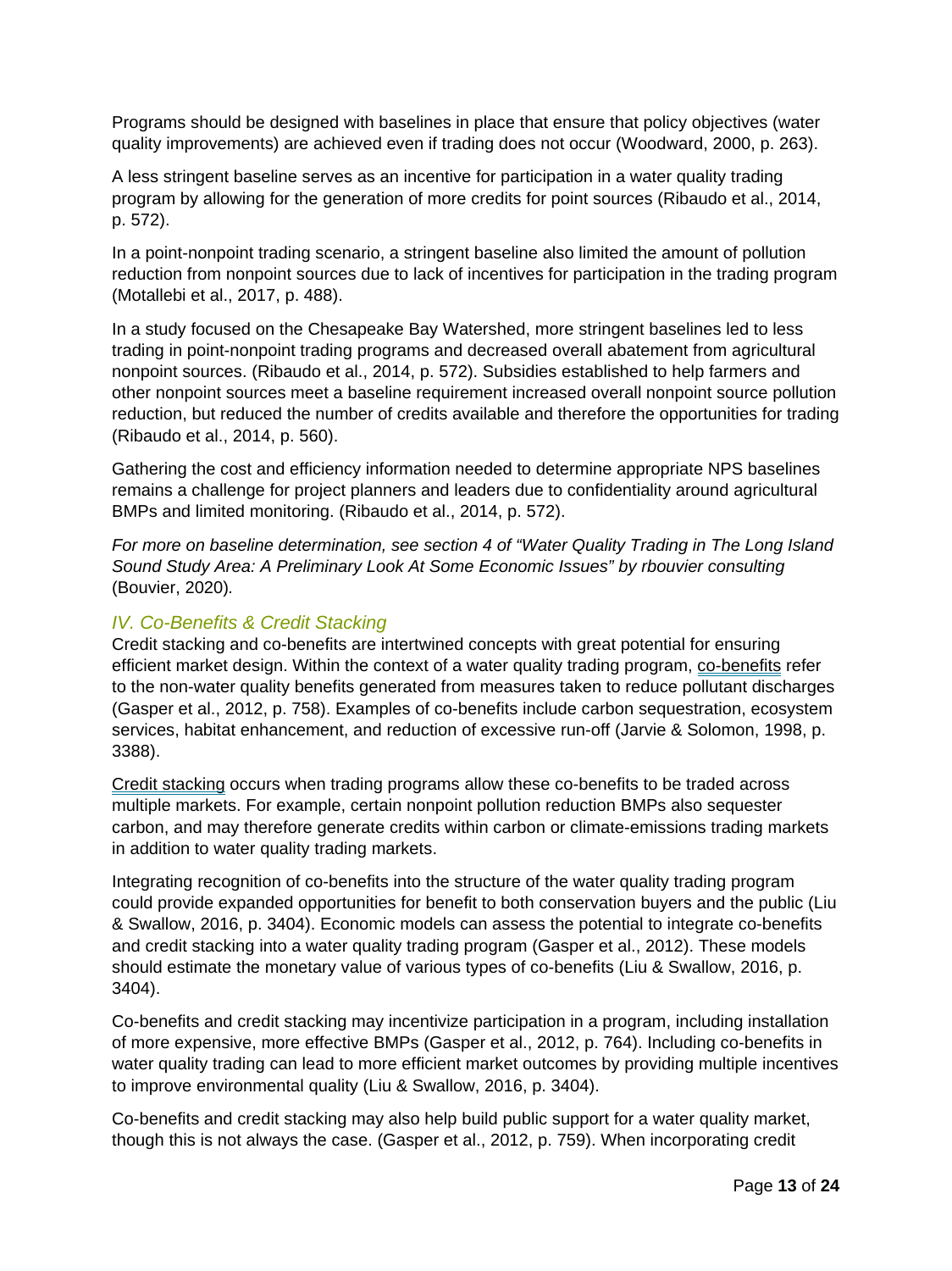stacking into a trading program, market managers must be careful to "preserve the market's environmental integrity" by ensuring that all trades result in a net reduction of pollution across all relevant markets (Gasper et al., 2012, p. 761).

*Example: An analysis of EPRI's Ohio River Basin Trading found that incorporating co-benefits in a water quality trading program increased efficiency within the market.* (Liu & Swallow, 2016, p. 3404)*.*

*Example: Analysis of the Chesapeake Bay's water quality trading program found that half of the greenhouse gas emissions produced by the state's agriculture sector could be offset through water quality improvements; this means that agricultural sources could participate in both carbon and water quality markets, offering even more incentives for polluters to reduce their emissions and discharges* (Gasper et al., 2012, p. 758)*.*

*For more on credit stacking, see section 8 of "Water Quality Trading in The Long Island Sound Study Area: A Preliminary Look At Some Economic Issues" by rbouvier consulting* (Bouvier, 2020)*.*

# <span id="page-13-0"></span>**4. ROLES, RESPONSIBILITIES, AND RELATIONSHIPS**

#### *Leadership*

Numerous studies highlight the value of strong, committed leadership as critical to the long-term success of a program (Puzyreva et al., 2019, p. 47).

Trading program leaders must have a clear, structured, and sustainable vision for the program that takes a long-term approach. Water quality trading programs require sustained focus and effort to guide the program through years-long development and implementation efforts (Puzyreva et al., 2019, p. 5). The ideal trading program administrator will also build community support through [credibility, transparency, and accountability](#page-7-1) (Puzyreva et al., 2019, p. 37).

*Example: Strong leadership in the Tualatin River (Oregon) offset program allowed the program to pioneer different trading policies and regulatory approaches (Puzyreva et al., 2019, p. 17)* 

*Example: Patient, committed leadership of the Lake Taupo, NZ trading program was necessary throughout the eleven-year process to establish a successful trading program* (Puzyreva et al., 2019, p. 14)

# *Working with Existing Programs*

Working with existing institutions or with existing trading programs within a watershed increases the likelihood that a water quality trading program will actually generate trades (Puzyreva et al., 2019, pp. 6, 40). Integrating and building upon extant programs can also provide cost-savings, as new trading programs can build on research and modeling completed by the existing programs (Puzyreva et al., 2019, p. 40). As water quality trading programs are highly contextdependent, extant institutions and trading programs in a watershed can offer specific guidance and information attuned to the watershed's needs. Collaboration with existing institutions also offers an opportunity to build support and a network to foster acceptance of and respect for the trading program.

#### *Facilitating Participation*

Strong incentives for participation in a trading program can be a key factor in determining in program success (Jarvie & Solomon, 1998, p. 137). This is particularly true for trades involving nonpoint sources, which face less government regulation and therefore fewer drivers for trading. Program managers must be careful to balance actions that promote more trades with actions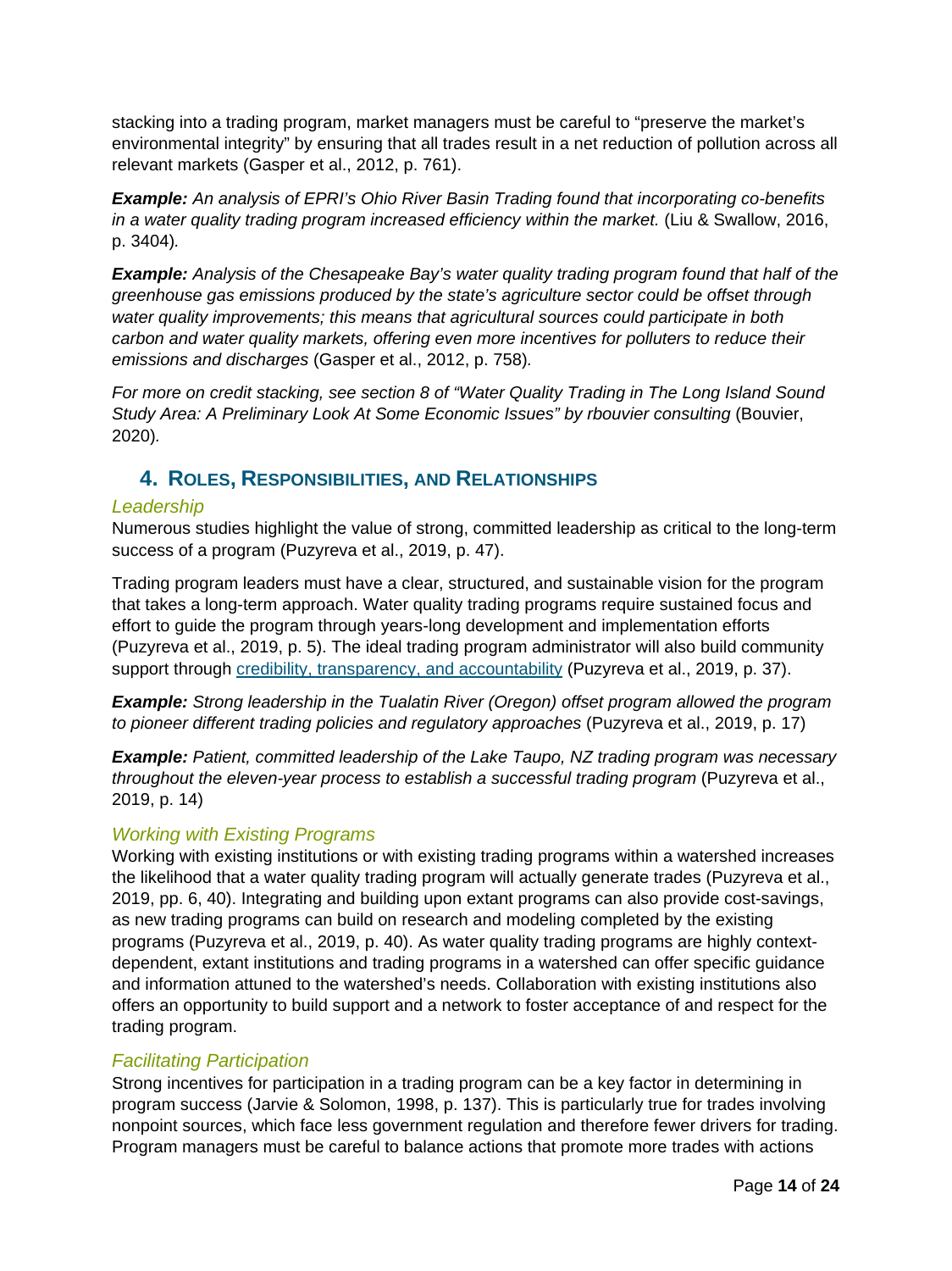that promote environmental benefits. Though there are opportunities which increase both number of trades and environmental benefit, these two objectives can sometimes be at odds.

### *To facilitate trading:*

- Strengthen regulatory drivers by establishing and enforcing more stringent [baselines](#page-11-1) or trading caps; lower baselines provide stronger drivers to participation (Gasper et al., 2012; Jarvie & Solomon, 1998; Puzyreva et al., 2019; Ribaudo et al., 2014)
- Keep [transaction costs](#page-9-1) low (Motallebi et al., 2017, p. 488)
- Institute lower [trade ratios](#page-10-0) (Woodward, 2000, p. 262)
- [Simplify](#page-6-1) documentation requirements and paperwork for partners and stakeholders (Electric Power Research Institute, n.d.)
- Allow [credit stacking,](#page-12-0) which can also incentivize the pursuit of more expensive and more effective BMPs (Gasper et al., 2012, p. 764)
- Illustrate [benefits of trading](#page-2-0) for local communities (Jarvie & Solomon, 1998, p. 137)
- [Minimize risk,](#page-8-1) as "the risk preferences of participants in such a market will play a major role in determining whether they participate or not" (Woodward, 2000, p. 264)

**Example:** In the Lake Taupo, New Zealand water quality trading program, stakeholders were incentivized to participate through economic benefits and water quality benefits; participants in the program recognized the benefits of water quality improvements for the forestry industry and the tourism sector (Puzyreva et al., 2019, p. 14).

# *Agricultural Partnerships*

Though stakeholders and the discharge types vary between watersheds, most water quality trading programs work with the agricultural sector<sup>[4](#page-14-0)</sup> in some capacity. As such, managing institutions must establish positive relationships with farmers for successful trading. A welldesigned water quality trading program could provide many benefits (including economic, ecological, and social) to farmers (Mahjoobi et al., 2016, p. 2175). In addition to the general guidelines described above for facilitating trading, there are several strategies which are specific to agricultural partners.

#### *To work well with farmers:*

- Engage and consult with farmers early in the program design process (Puzyreva et al., 2019, p. 35)*.* Recognize and respect farmer's experience and environmental knowledge, which may include putting farmers in charge of decision-making processes and funding decisions that involve agricultural projects (Puzyreva et al., 2019, p. 12).
- Explore opportunities for peer-to-peer monitoring, in which farmers are hired as field representatives to conduct monitoring and reporting for the program. (Puzyreva et al., 2019, p. 36)*.*
- Use a trusted intermediary to manage the program, especially where the government is leading efforts to establish a water quality trading program. Due to cultural differences, perceptions of working with "businesses" are often more positive than perceptions of working with the government (Puzyreva et al., 2019, p. 37).
- Provide information to farmers about how instituting best management practices (BMPs) affect crop yields (Electric Power Research Institute, n.d.)

<span id="page-14-0"></span><sup>&</sup>lt;sup>4</sup> For Long Island Sound, this should include aquacultural producers, who may generate nutrient reduction credits through BMPs (i.e. feeding and waste management practices on fish farms) or through expansion of aquaculture facilities focused on bioextraction.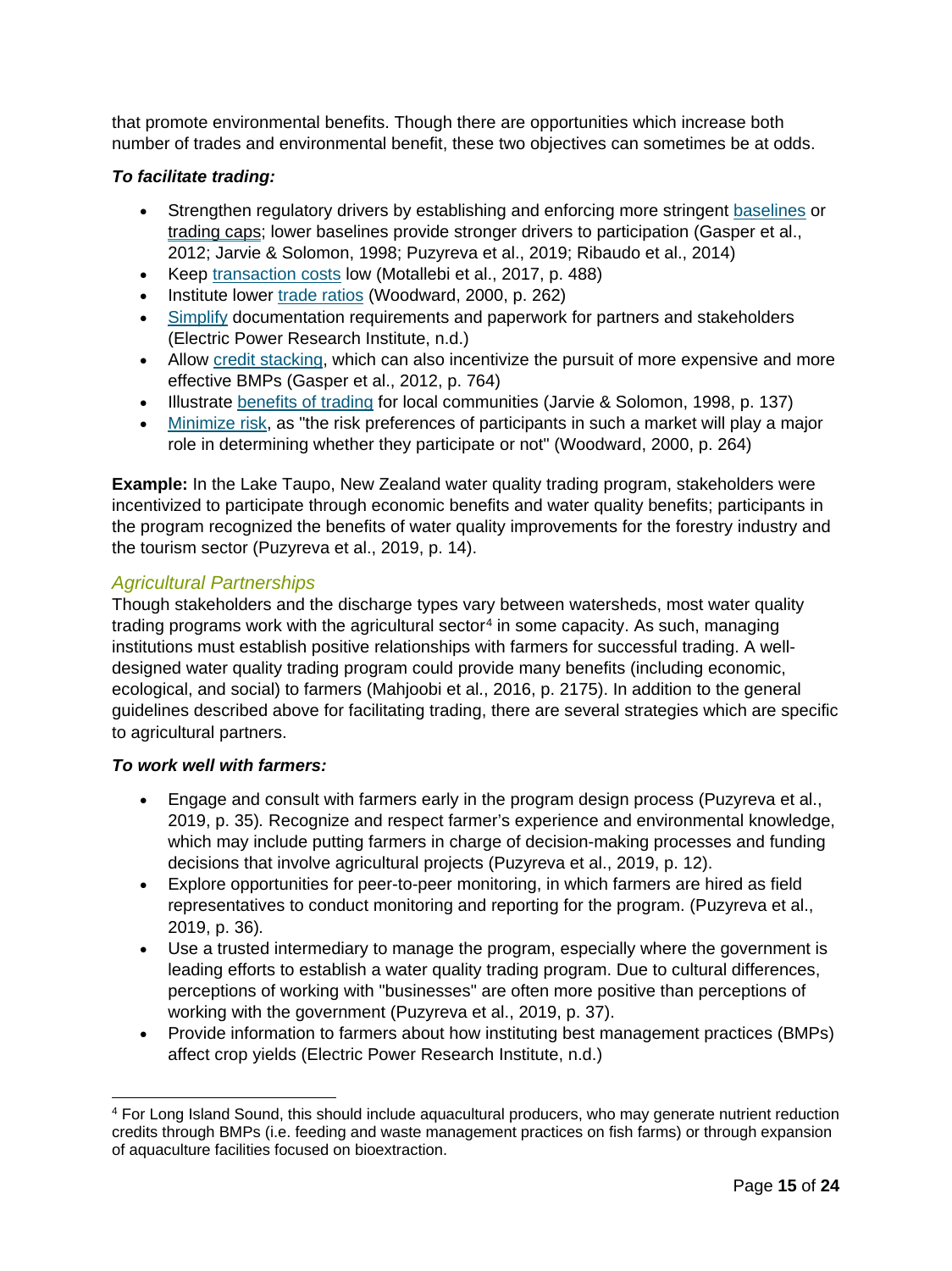• Accommodate each partner's unique needs regarding their lands (Puzyreva et al., 2019, p. 17).

# <span id="page-15-1"></span>*Community Involvement*

Public support is key to a water quality trading program's success**.** The communities affected by a proposed water quality program are a critical stakeholder and should be included in water quality trading program design. Community involvement can also encourage other stakeholders to participate in the water quality program and conduct trades; buyers and sellers are more likely to be interested in trading programs that their friends and neighbors support and benefit from. Increasing community involvement in an open and public manner also increases the likelihood of successful trading, while limited or minimal community involvement may lead to community opposition to the trading program (Jarvie & Solomon, 1998, pp. 137, 153, 155).

# *To engage the community:*

- Inform the public early on in trading program design (Jarvie & Solomon, 1998, p. 155). For government-led trading programs, this may include the public input and comment requirements within regulatory processes.
- Program leaders and regulators should maintain an open-door policy when meeting with industry members to increase perceived and actual accessibility to program management (Jarvie & Solomon, 1998, p. 155).
- Highlight co-benefits of establishing a water quality trading program, which may include the possibility of added resources to a community, for example, construction jobs (Powers, 2006, p. 6).

*Example: The Lake Taupo water trading program in NZ demonstrates the importance of strong community interest in environmental protection and water quality towards success with a water quality trading program's objectives. The community viewed the Lake Taupo as a "national treasure," which built more support for and involvement in the program itself. Additionally, the program incentivized stakeholder participation through economic benefits as well as water quality benefits; program participants acknowledged the value of water quality improvements for the forestry industry and tourism sector* (Puzyreva et al., 2019, p. 14)*.* 

*Example: Tualatin River (Oregon) offset program found success by focusing on collaborative partnerships* (Puzyreva et al., 2019, p. 17)*.*

*For more on trust, norms, and communication within a water quality trading program, see section 10 of "Water Quality Trading in The Long Island Sound Study Area: A Preliminary Look At Some Economic Issues" by rbouvier consulting (Bouvier, 2020).* 

# <span id="page-15-0"></span>**5. ADAPTIVE MANAGEMENT**

Adaptive management is an iterative learning process structured to improve management outcomes. It can promote "flexible decision making that can be adjusted in the face of uncertainties as outcomes from management actions and other events become better understood." (Williams et al., 2009, p. v) As trading programs must be customized to each individual watershed and inherently include significant uncertainty, adaptive management is an important tool to support successful trading programs.

Trading program management should be designed to track successes and failures and modify the program based on these lessons and on the program's actual impact on water quality. (Puzyreva et al., 2019, p. 5) This adaptive management approach allows program managers to continuously improve the water quality trading program to better meet program goals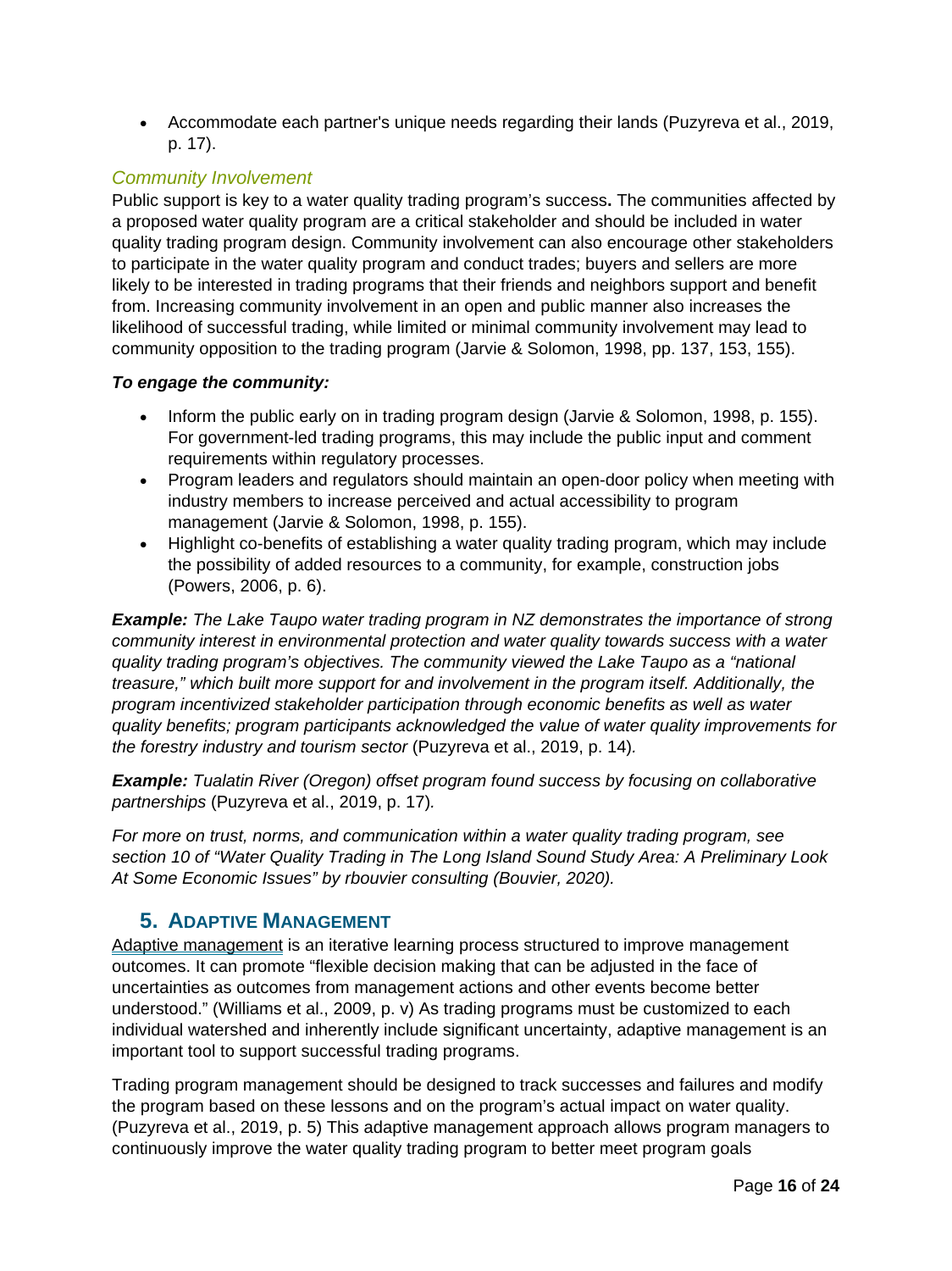(Willamette Partnership, 2012b, p. 5). Adaptive management also enables a program to grow over time in response to changes within the watershed and beyond.

# <span id="page-16-0"></span>**6. CONTEXTUAL CONSIDERATIONS FOR THE LONG ISLAND SOUND**

No two watersheds are the same, and therefore no two water quality trading program designs will be the same. A water quality trading program for the Long Island Sound watershed must be customized for the watershed. The following is a preliminary assessment of the obstacles and opportunities for water quality trading in the watershed; other reports will provide deeper context on the economic and environmental conditions in the watershed.

# *Opportunities for Trading in the LIS Watershed*

**Large Watershed means larger [Market Size:](#page-10-0)** In general, larger markets increase the likelihood of success (as defined by number of trades) in water quality trading programs. As a large watershed, there *may* be the potential for a large water quality trading market in Long Island Sound. The companion report by rbouvier consulting, Feasibility of Point-Nonpoint Nutrient Trading in the Long Island Sound Watershed, includes an analysis of the potential market.

**Strong Network of [Existing Programs:](#page-15-1)** The LIS watershed has a successful existing trading program, the Connecticut Nitrogen Credit Exchange (NCE). Additionally, the Long Island Sound Study is an established, well-respected organization is a broad network of partners through which to build a successful program. Working with these programs could also offer more costsaving options if a trading program was established for the entirety of the Sound. NEIWPCC and others are also positioned well to support these partnerships.

# *Obstacles to Trading in the LIS Watershed*

**Limited, Unclear Program Drivers:** All successful trading programs need a strong "driver" to incentivize participation in a trading program. Though the LIS TMDL has incentivized participation in the existing NCE, the TMDL load reduction requirements have [largely been met,](https://longislandsoundstudy.net/our-vision-and-plan/clean-waters-and-healthy-watersheds/clean-water-in-lis/) and no longer provide an incentive to participate in trading. (Long Island Sound Study, 2019). The companion report by rbouvier consulting, Feasibility of Point-Nonpoint Nutrient Trading in the Long Island Sound Watershed, includes an analysis of potential program drivers.

**Large, Complex Watershed Requires Complex Program:** The Long Island Sound watershed is large and heterogeneous, with a wide variety of land uses and potential drivers for participation. While simpler trading programs are more likely to be successful, the level of heterogeneity in the watershed necessitates increased complexity (and paperwork) within the program design. (See [Simplicity & Flexibility.](#page-6-1)) An approach developed by Footprints in the Water and described in a companion report for this project, could smooth this complexity and simplify the program.

**Interstate Trading Introduces Risk:** Very few existing water quality trading programs involve multiple states. The lack of precedent for interstate trading introduces an additional layer of risk for any program seeking to include this element in a trading system. This is especially true because many of the elements that minimize risk, including ensuring revenue for credits generated, rely on state government involvement and oversight. (See [Minimize Risk.](#page-8-1))

Though the plan for the Ohio River Trading Program includes interstate trading, a trial program for this project ended in 2019 and data is not yet available on the program's outcomes. During the trial period, the program had few to no trades, and most credits received were stewardship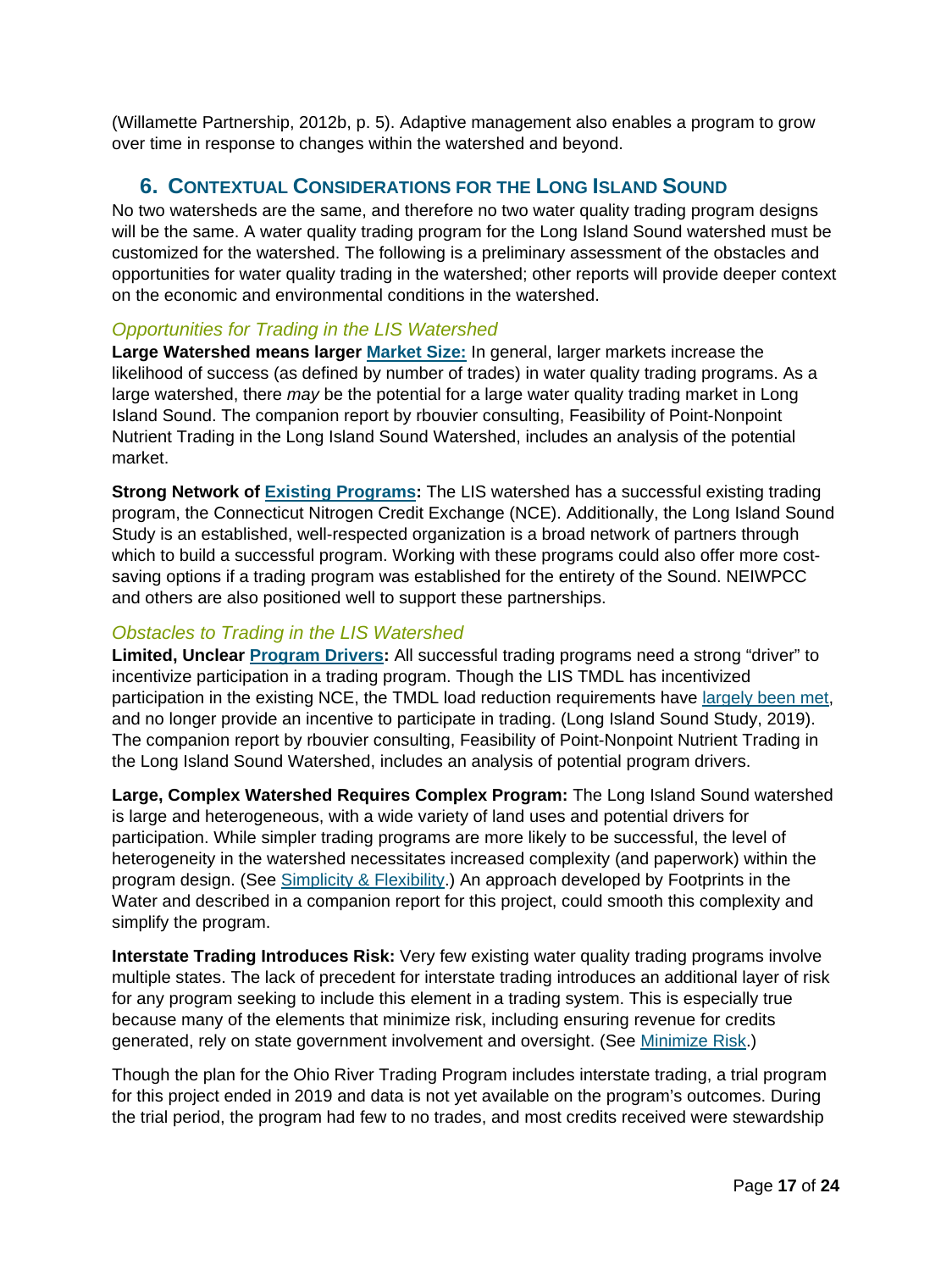credits (Electric Power Research Institute, n.d.). Though NEIWPCC could support the interstate collaboration necessary to overcome this challenge, a strong regulatory driver is necessary.

# <span id="page-17-0"></span>**7. WATER QUALITY TRADING: KEY TERMS**

| 18 |
|----|
| 18 |
| 18 |
| 19 |
| 19 |
| 19 |
| 20 |
| 20 |
| 20 |
| 21 |
|    |

# <span id="page-17-1"></span>ADAPTIVE MANAGEMENT

<span id="page-17-4"></span>Adaptive management is an iterative learning process structured to improve management outcomes. It can promote "flexible decision making that can be adjusted in the face of uncertainties as outcomes from management actions and other events become better understood." (Williams et al., 2009, p. v) As trading programs must be customized to each individual watershed and inherently include significant uncertainty, adaptive management is an important tool to support successful trading programs.

**Source:** Williams, B. K., Szaro, R. C., & Shapiro, C. D. (2009). *Adaptive Management: The U.S. Department of the Interior Technical Guide*. Adaptive Management Working Group, U.S. Department of the Interior.

<https://www.doi.gov/sites/doi.gov/files/migrated/ppa/upload/TechGuide.pdf>

# <span id="page-17-2"></span>**ADDITIONALITY**

Duke et al. (2014) define additionality as the idea that an introduced management practice provides an ecosystem service (i.e., nutrient load reduction or carbon sequestration) that is currently is not provided or would not have been provided in the absence of the management action. Further, they define Nonadditionality as "an ecosystem service provided prior to the policy, but that is claimed to be an environmental improvement outcome of the policy." Environmental quality can decrease if policymakers allow these nonadditional "reductions" to be traded as offsets and then emitted by another source.

**Source:** Duke, J. M., McGrath, J., Fiorellino, N. M., Monteith, T., & Rosso, E. (2014). *Additionality in Water Quality Trading: Evidence from Maryland's Nutrient Offset Program*  (APEC RR14-06). Applied Economics and Statistics, Department of Delaware.

#### <span id="page-17-3"></span>CO-BENEFITS

Within the context of a water quality trading program, co-benefits refer to the non-water quality benefits generated from measures taken to reduce pollutant discharges (Gasper et al., 2012, p. 758).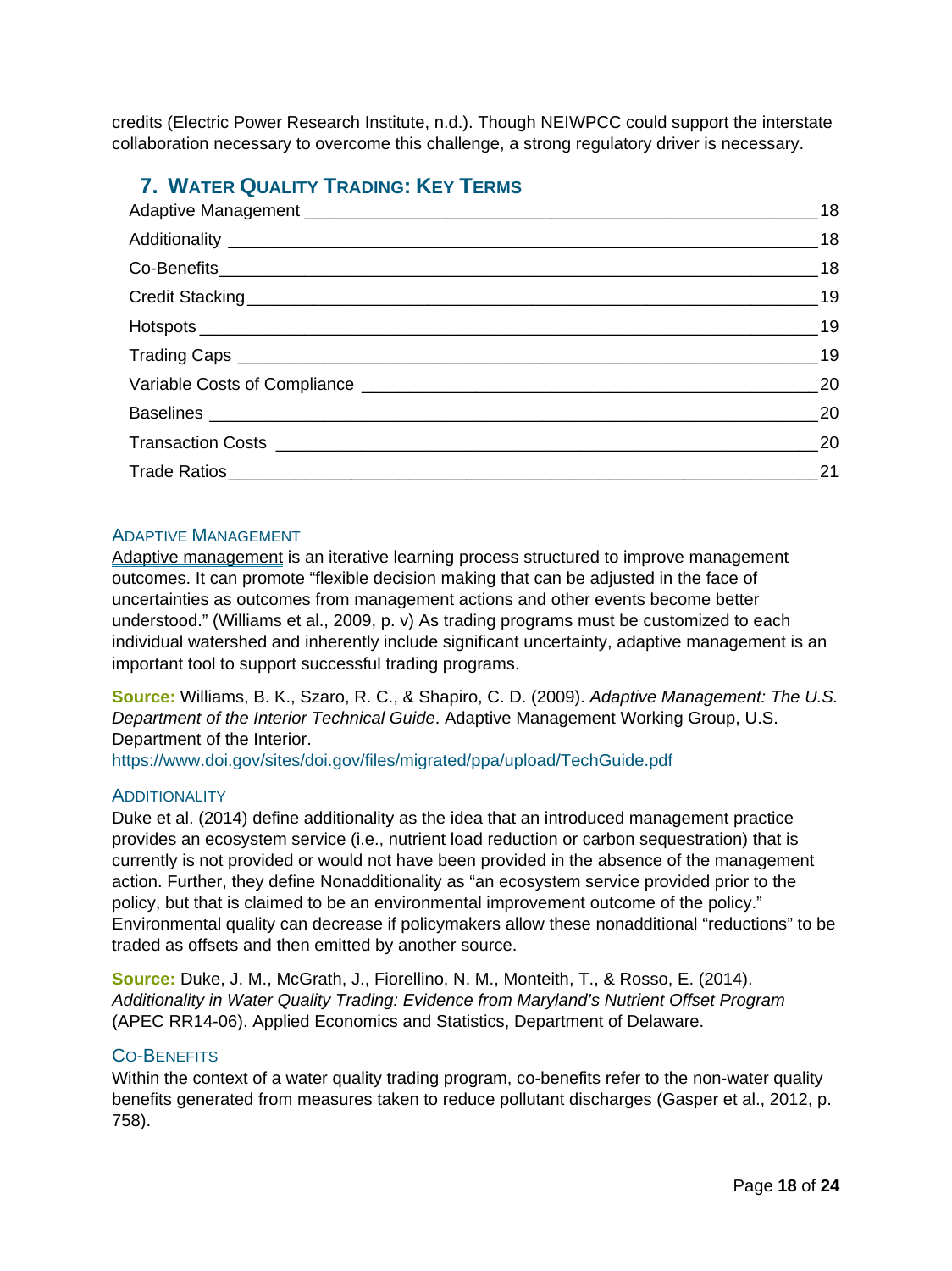**Source***:* Gasper, R. R., Selman, M., & Ruth, M. (2012). Climate co-benefits of water quality trading in the Chesapeake Bay watershed. *Water Policy*, *14*(5), 758–765. <https://doi.org/10.2166/wp.2012.166>

#### <span id="page-18-0"></span>CREDIT STACKING

Credit stacking occurs when trading programs allow co-benefits to be traded across multiple markets. For example, certain nonpoint pollution reduction BMPs also sequester carbon, and may therefore generate credits within carbon or climate-emissions trading markets in addition to water quality trading markets.

Benefits of stacking include the additional financial incentives for nonpoint sources to participate in nutrient trading markets.

#### **Sources:**

Bouvier, R. (2020). *Water Quality Trading in the Long Island Sound Study Area: A Preliminary Look at some Economic Issues* (p. 32). rbouvier Consulting; NEIWPCC; LISS. [https://neiwpcc.org/economic-issues-lit-review\\_rbouvier/](https://neiwpcc.org/economic-issues-lit-review_rbouvier/)

Gasper, R. R., Selman, M., & Ruth, M. (2012). Climate co-benefits of water quality trading in the Chesapeake Bay watershed. *Water Policy*, *14*(5), 758–765.<https://doi.org/10.2166/wp.2012.166>

#### <span id="page-18-1"></span>**HOTSPOTS**

Hotspots are areas where discharges from a credit buyer inadvertently cause a localized pollution problem (EPA, 2008, p. 35/ 3-9). Hot spots are often linked to concerns over environmental justice, as point sources after often sited in minority and/or low-income communities. If these point sources offset on-site discharges with off-site credits, nearby communities would face disproportionate impacts of pollution. (Bouvier, 2020, p. 23; Steinzor et al., 2012)

#### **Sources:**

EPA. (2008). *EPA Water Quality Trading Evaluation: Final Report*. 90. <https://www.epa.gov/sites/default/files/2016-04/documents/wqt.pdf>

Bouvier, R. (2020). *Water Quality Trading in the Long Island Sound Study Area: A Preliminary Look at some Economic Issues* (p. 32). rbouvier Consulting; NEIWPCC; LISS. [https://neiwpcc.org/economic-issues-lit-review\\_rbouvier/](https://neiwpcc.org/economic-issues-lit-review_rbouvier/)

Steinzor, R. I., Verchick, R. R. M., Vidargas, N. W., & Huang, Y. (2012). Fairness in the Bay: Environmental Justice and Nutrient Trading. *SSRN Electronic Journal*. <https://doi.org/10.2139/ssrn.2139116>

#### <span id="page-18-2"></span>TRADING CAPS

A trading cap is a limit on the total amount of a pollutant (i.e. nitrogen) which can be discharged over a specific time period, often a year. These caps can be set by a TMDL, a discharge permit, or other regulatory action and are widely considered to be a main regulatory and economic driver of a successful water quality trading program (Puzyreva et al., 2019).

In some cases, like the CT Nitrogen Credit Exchange, the cap declines each year to gradually achieve a pollution reduction goal. (Powers, 2006)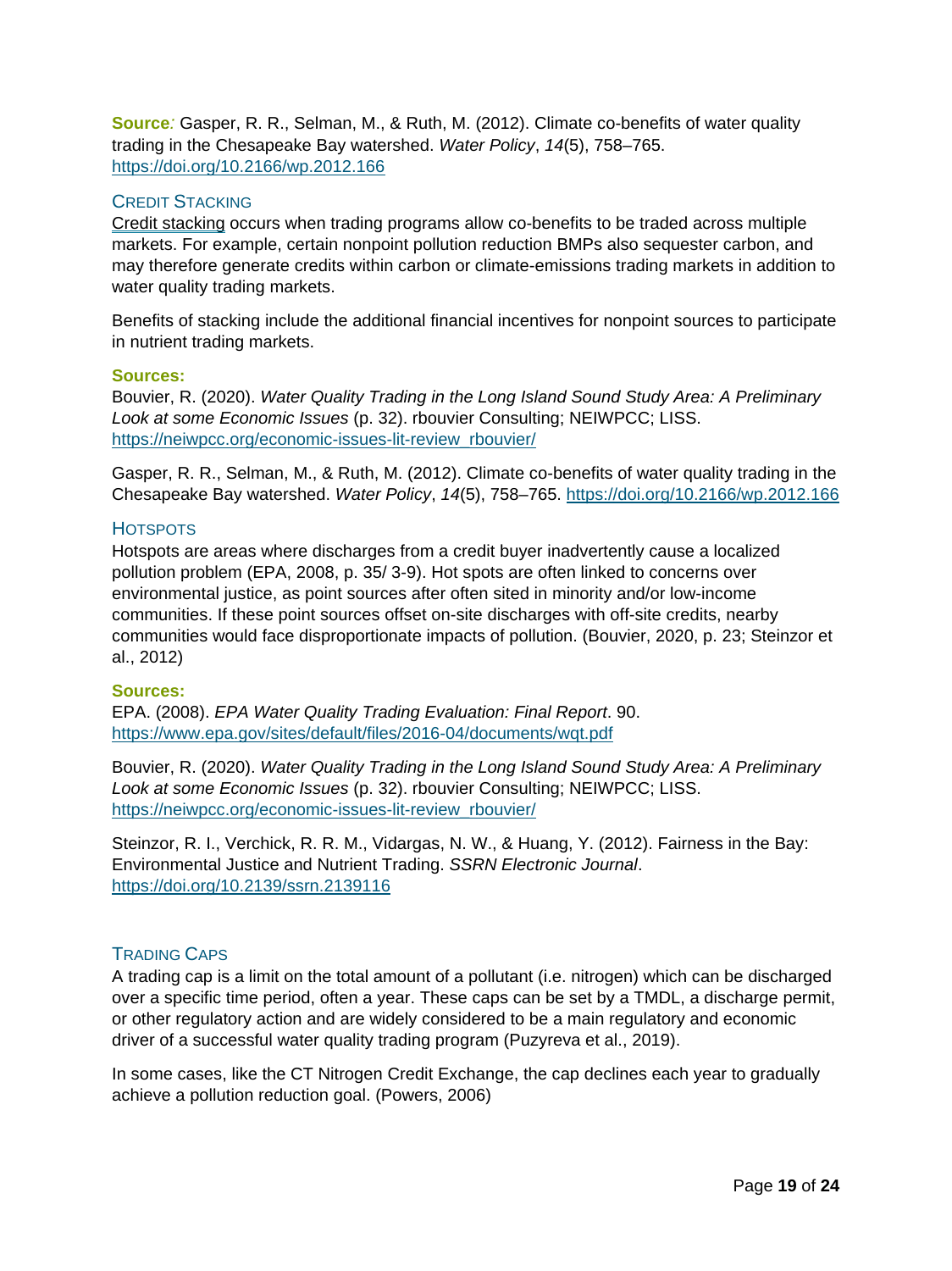In a review of six water quality trading programs, Puzyreva et al found that load-based caps are key for successful programs, as "in the case of concentration caps, the wastewater treatment facilities or lagoons may discharge their effluent at times of peak flow (e.g., in the spring) so that it dilutes to meet the regulated concentration limits on nutrients. This practice may not reduce overall nutrient loading or resulting eutrophication."

#### **Sources:**

Puzyreva, M., Roy, D., & Stanley, M. (2019). *Case Study Research on Offsets for Water Quality Management* (Case Study Research on Offsets for Water Quality Management). International Institute for Sustainable Development (IISD); JSTOR.<https://doi.org/10.2307/resrep21977.2>

Powers, A. (2005). *Connecticut Nitrogen Credit Exchange Program*. 8.

#### <span id="page-19-0"></span>VARIABLE COSTS OF COMPLIANCE

Once a regulation is in place to control discharges of a specific pollutant, dischargers often face widely disparate costs to meet their regulatory requirements. This cost variability provides the main incentive for dischargers to participate in a trading program as it establishes favorable trading opportunities (Jarvie & Solomon, 1998). Without variable costs of compliance, there is no feasible market for trading.

#### **Sources:**

Jarvie, M., & Solomon, B. (1998). Point-nonpoint effluent trading in watersheds: A review and critique. *Environmental Impact Assessment Review*, *18*(2), 135–157.

#### <span id="page-19-1"></span>**BASELINES**

Baselines serve as the starting point for trading within a water quality market and determine when credits may be generated for trading. Often, this is set based on a TMDL waste load allocation or permitted discharge limit. EPA guidance suggests that "baselines for generating pollution reduction credits should be derived from and consistent with water quality standards." (US-GAO, 2017)

#### **Sources:**

Ribaudo, M., & Savage, J. (2014). Controlling non-additional credits from nutrient management in water quality trading programs through eligibility baseline stringency. *Ecological Economics*, *105*, 233–239.<https://doi.org/10.1016/j.ecolecon.2014.06.017>

US-GAO. (2017). *Some States Have Trading Programs to Help Address Nutrient Pollution, but Use Has Been Limited*. U.S. Government Accountability Office.

Woodward, R. T. (2000). Market-Based Solutions to Environmental Problems: Discussion. *Journal of Agricultural and Applied Economics*, *32*(2), 259–266. <https://doi.org/10.1017/S1074070800020344>

EPA. (2019). *Water Quality Trading Under the National Pollutant Discharge Elimination System Program (FR Notice)* [Federal Register].

#### <span id="page-19-2"></span>TRANSACTION COSTS

Transaction costs are those costs associated with administering and managing a trading program. They can include costs of entry into a program (i.e. application fees and requirements), costs of establishing individual trades, program administration and oversight costs, and monitoring and inspection costs to ensure that trading is having the intended environmental results.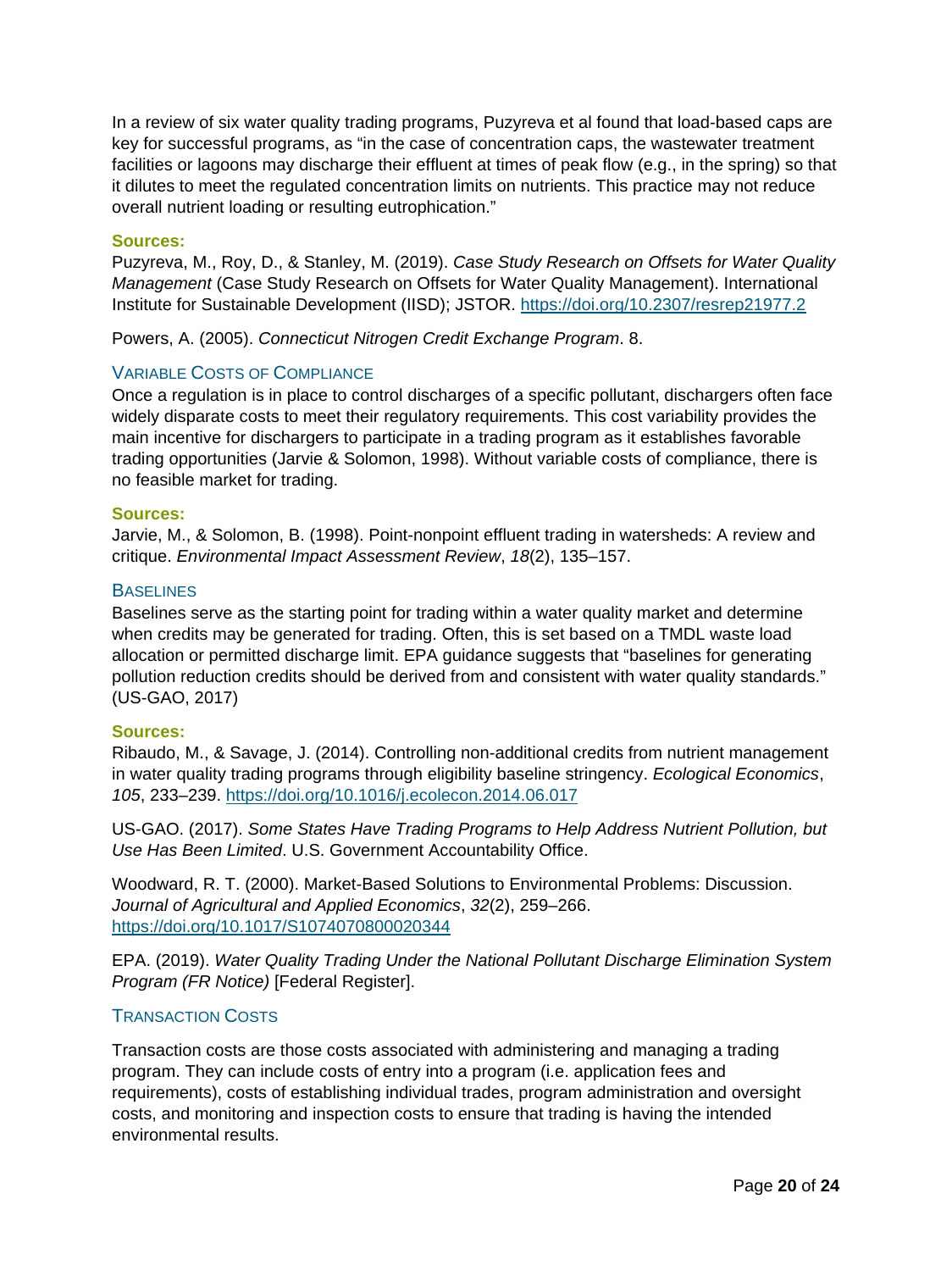Higher transaction costs tend to discourage trading.

#### **Sources:**

Bouvier, R. (2020). *Water Quality Trading in the Long Island Sound Study Area: A Preliminary Look at some Economic Issues* (p. 32). rbouvier Consulting; NEIWPCC; LISS. [https://neiwpcc.org/economic-issues-lit-review\\_rbouvier/](https://neiwpcc.org/economic-issues-lit-review_rbouvier/)

Jarvie, M., & Solomon, B. (1998). Point-nonpoint effluent trading in watersheds: A review and critique. *Environmental Impact Assessment Review*, *18*(2), 135–157.

Morgan, C., & Wolverton, A. (2005). *WQ Trading in the US - NCEE Working Paper*. EPA.

Motallebi, M., Hoag, D. L., Tasdighi, A., Arabi, M., & Osmond, D. L. (2017). An economic inquisition of water quality trading programs, with a case study of Jordan Lake, NC. *Journal of Environmental Management*, *193*, 483–490.<https://doi.org/10.1016/j.jenvman.2017.02.039>

Puzyreva, M., Roy, D., & Stanley, M. (2019). *Case Study Research on Offsets for Water Quality Management* (Case Study Research on Offsets for Water Quality Management). International Institute for Sustainable Development (IISD); JSTOR.<https://doi.org/10.2307/resrep21977.2>

Woodward, R. T. (2000). Market-Based Solutions to Environmental Problems: Discussion. *Journal of Agricultural and Applied Economics*, *32*(2), 259–266. <https://doi.org/10.1017/S1074070800020344>

#### <span id="page-20-0"></span>TRADE RATIOS

Not all sources of pollution are created equal within a watershed. A discharged pound of nitrogen may impact the receiving water differently based on a multitude of factors, including distance from the water body, geologic and hydrologic conditions in the watershed, discharge types, and others. This attenuation is often measured as a delivery factor, here higher delivery factors refer to lower rates of attenuation. To account for these differences, most trading programs establish trading ratios where not all units of pollution reduction are credited equally.

While reduction in pollution from point sources is easily measurable, reductions for non-point charges can be harder to measure. Consequently, trade ratios for programs which include both nonpoint and point sources must "adjust" the market so point and nonpoint discharges can trade "apples for apples" (Woodward, 2000, p. 262).

Appropriate trade ratios are a critical factor in establishing a successful program and can help address sources of risk within a program. The **bolded** sources below have in-depth discussions on potential factors for consideration in setting trade ratios.

#### **Sources:**

**Bouvier, R. (2020).** *Water Quality Trading in the Long Island Sound Study Area: A Preliminary Look at some Economic Issues* **(p. 32). rbouvier Consulting; NEIWPCC; LISS. Section 2: Trading Ratios. [https://neiwpcc.org/economic-issues-lit-review\\_rbouvier/](https://neiwpcc.org/economic-issues-lit-review_rbouvier/)**

EPA. (2008). *EPA Water Quality Trading Evaluation: Final Report* (p. 90). <https://www.epa.gov/sites/default/files/2016-04/documents/wqt.pdf>

**Water Environment Federation (Ed.). (2015).** *Advances in water quality trading as a flexible compliance tool: A special publication***. Water Environment Federation. [https://www.e-wef.org/Default.aspx?TabID=251&productId=45390843/.](https://www.e-wef.org/Default.aspx?TabID=251&productId=45390843/) Section 2.3.4: Trading Ratios.**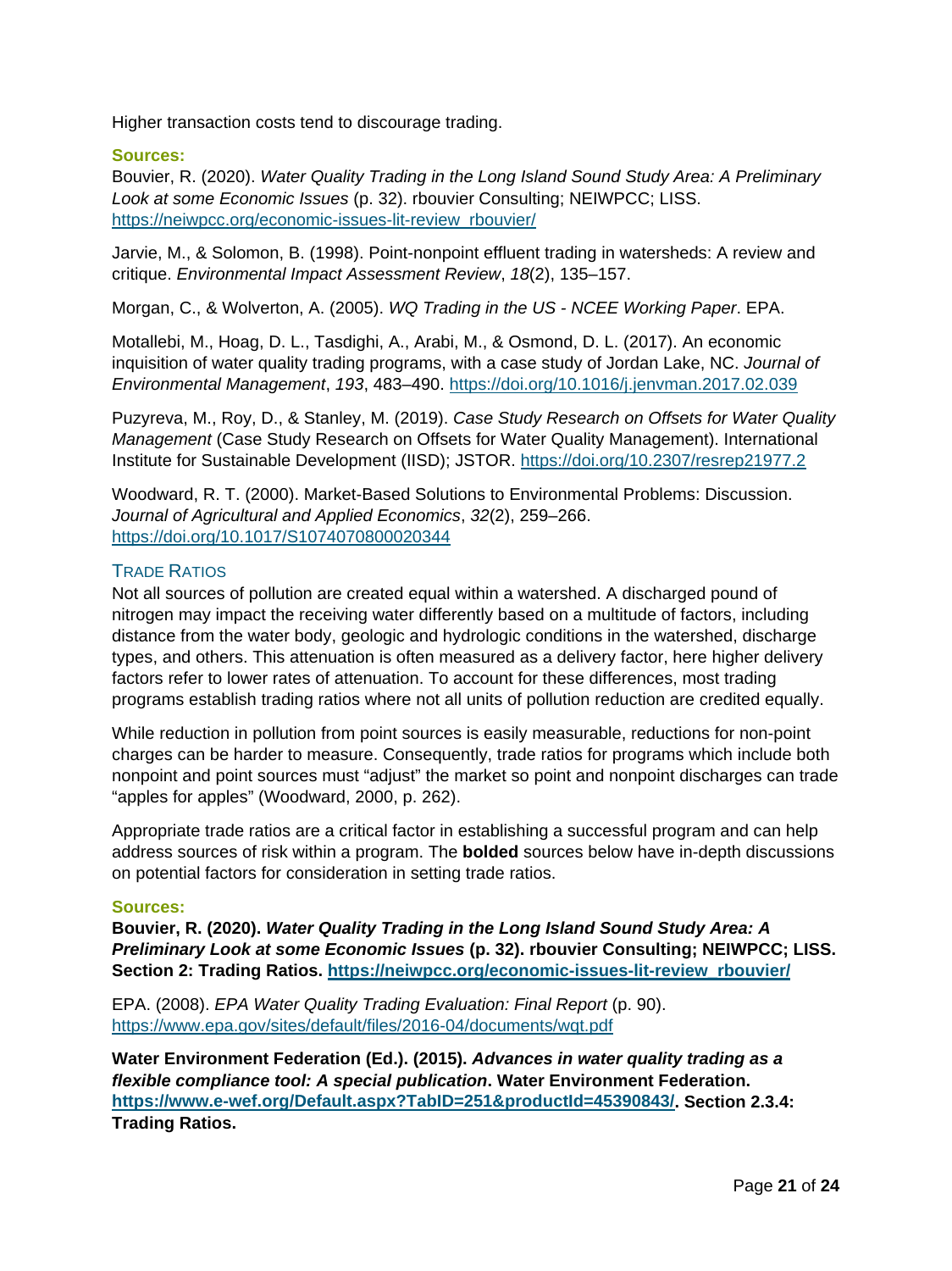**Willamette Partnership, World Resources Institute, & National Network on Water Quality Trading. (2015). Building a Water Quality Trading Program: Options and Considerations. National Network on Water Quality Trading. [http://willamettepartnership.org/wp](http://willamettepartnership.org/wp-content/uploads/2015/06/BuildingaWQTProgram-NNWQT.pdf)[content/uploads/2015/06/BuildingaWQTProgram-NNWQT.pdf.](http://willamettepartnership.org/wp-content/uploads/2015/06/BuildingaWQTProgram-NNWQT.pdf) Section 5.1: Trading Ratios** 

Woodward, R. T. (2000). Market-Based Solutions to Environmental Problems: Discussion. Journal of Agricultural and Applied Economics, 32(2), 259–266. <https://doi.org/10.1017/S1074070800020344>

# <span id="page-21-0"></span>**8. REFERENCES**

- Bouvier, R. (2020). *Water Quality Trading in the Long Island Sound Study Area: A Preliminary Look at some Economic Issues* (p. 32). rbouvier Consulting; NEIWPCC; LISS. https://neiwpcc.org/economic-issues-lit-review\_rbouvier/
- Bouvier, R., Grandbois, J., Varney, A., & James, C. (2021). *Feasibility Of Point-Nonpoint Nutrient Trading In The Long Island Sound Watershed* (p. 76). NEIWPCC, rbouvier consulting. https://neiwpcc.org/feasibility-of-p-nps-trading-in-the-lis-watershed\_rbouvier/
- Breetz, H., Fisher-Vanden, K., Garzon, L., Jacobs, H., Kroetz, K., & Terry, R. (2004). *Water Quality Trading and Offset Initiatives in the US: A Comprehensive Survey*. 337.
- Charles River Watershed Association. (2014). *Online Phosphorus Trading System: Final Report*. https://archives.lib.state.ma.us/bitstream/handle/2452/214471/ocn893441904.pdf?seque nce=1&isAllowed=y
- Electric Power Research Institute. (n.d.). *Ohio River Basin Trading Project*. Retrieved February 3, 2020, from https://wqt.epri.com/
- EPA. (2007). *Water Quality Trading Toolkit for Permit Writers*. 203.
- EPA. (2008). *EPA Water Quality Trading Evaluation: Final Report* (p. 90). https://www.epa.gov/sites/default/files/2016-04/documents/wqt.pdf
- EPA. (2019). *Water Quality Trading Under The National Pollutant Discharge Elimination System Program (FR Notice)* [Federal Register].
- EPA. (2020). *Water Quality Trading on a Watershed Scale*. EPA.
- Gasper, R. R., Selman, M., & Ruth, M. (2012). Climate co-benefits of water quality trading in the Chesapeake Bay watershed. *Water Policy*, *14*(5), 758–765. https://doi.org/10.2166/wp.2012.166
- Jarvie, M., & Solomon, B. (1998). Point-nonpoint effluent trading in watersheds: A review and critique. *Environmental Impact Assessment Review*, *18*(2), 135–157.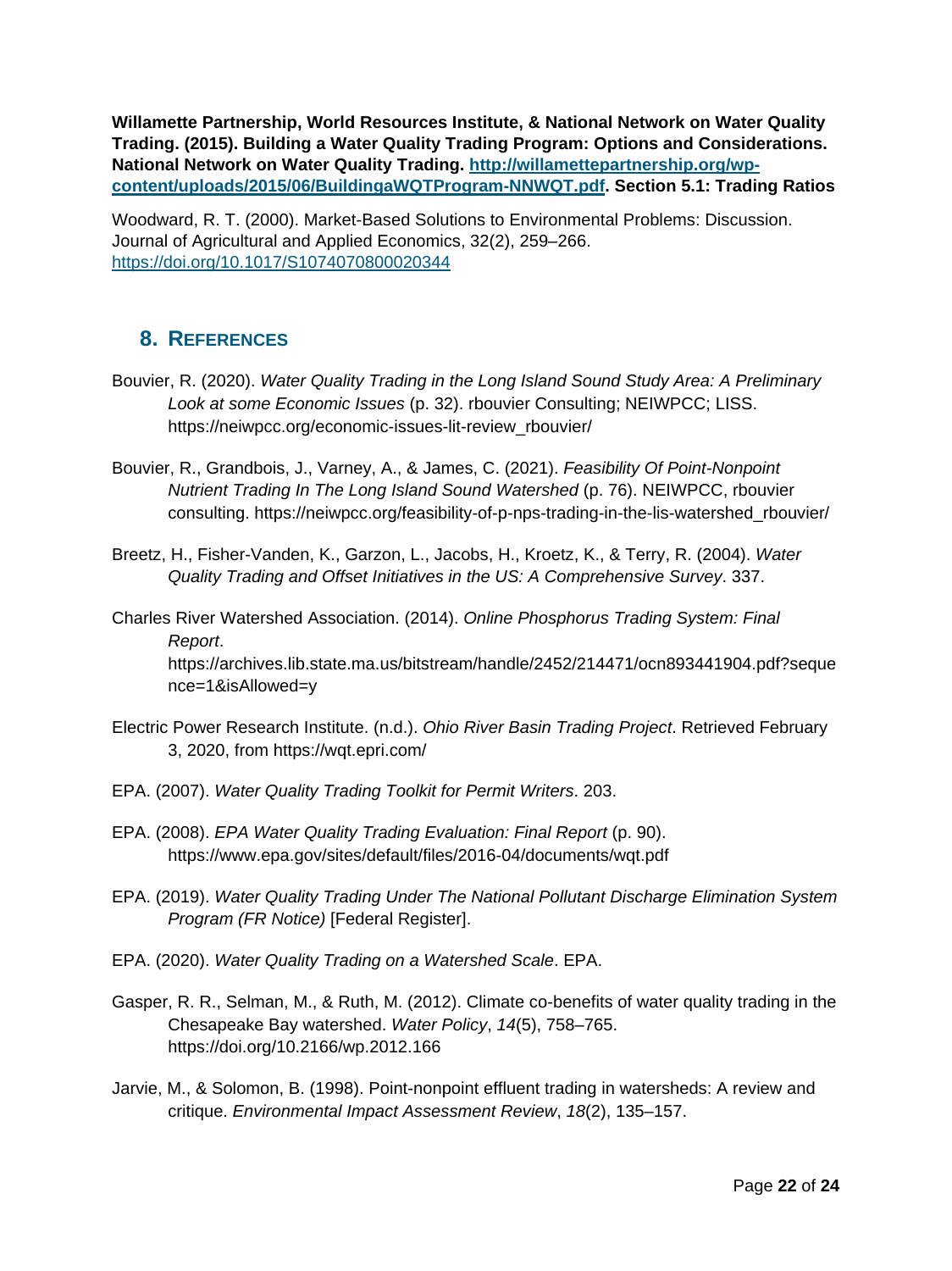- Liu, P., & Swallow, S. K. (2016). Integrating cobenefits produced with water quality BMPs into credits markets: Conceptualization and experimental illustration for EPRI's Ohio River Basin Trading. *Water Resources Research*, *52*(5), 3387–3407. https://doi.org/10.1002/2015WR018130
- Long Island Sound Study. (2019). *A Healthier Long Island Sound: Nitrogen Pollution* [Fact Sheet]. Long Island Sound Study. https://longislandsoundstudy.net/wpcontent/uploads/2019/04/Healthy-Sound\_NitrogenF.pdf
- Mahjoobi, E., Sarang, A., & Ardestani, M. (2016). Management of unregulated agricultural nonpoint sources through water quality trading market. *Water Science and Technology*, *74*(9), 2162–2176. https://doi.org/10.2166/wst.2016.398
- Morgan, C., & Wolverton, A. (2005). *WQ Trading in the US - NCEE Working Paper*. EPA.
- Motallebi, M., Hoag, D. L., Tasdighi, A., Arabi, M., & Osmond, D. L. (2017). An economic inquisition of water quality trading programs, with a case study of Jordan Lake, NC. *Journal of Environmental Management*, *193*, 483–490. https://doi.org/10.1016/j.jenvman.2017.02.039
- Powers, A. (2006). Connecticut Nitrogen Credit Exchange Program. *Penn State Environmental Law Review*, *1*(2), 8.
- Puzyreva, M., Roy, D., & Stanley, M. (2019). *Case Study Research on Offsets for Water Quality Management* (Case Study Research on Offsets for Water Quality Management). International Institute for Sustainable Development (IISD); JSTOR. https://doi.org/10.2307/resrep21977.2
- Ribaudo, M., Savage, J., & Talberth, J. (2014). Encouraging Reductions in Nonpoint Source Pollution through Point‐nonpoint Trading: The Roles of Baseline Choice and Practice Subsidies. *Applied Economic Perspectives and Policy*, *36*(3), 560–576. https://doi.org/10.1093/aepp/ppu004
- Selman, M., Greenhalgh, S., Branosky, E., Jones, C., & Guiling, J. (2009). *Water Quality Trading Programs: An International Overview*. 16.
- Steinzor, R. I., Verchick, R. R. M., Vidargas, N. W., & Huang, Y. (2012). Fairness in the Bay: Environmental Justice and Nutrient Trading. *SSRN Electronic Journal*. https://doi.org/10.2139/ssrn.2139116
- US-GAO. (2017). *Some States Have Trading Programs to Help Address Nutrient Pollution, but Use Has Been Limited*. US Government Accountability Office.
- Willamette Partnership. (2012a). *Opportunities for Action: Recommendations Supporting the Next Iteration of Point-Nonpoint Water Quality Trading Programs*.
- Willamette Partnership. (2012b). *In It Together: A How-To Reference for Building Point-Nonpoint Water Quality Trading Programs*.